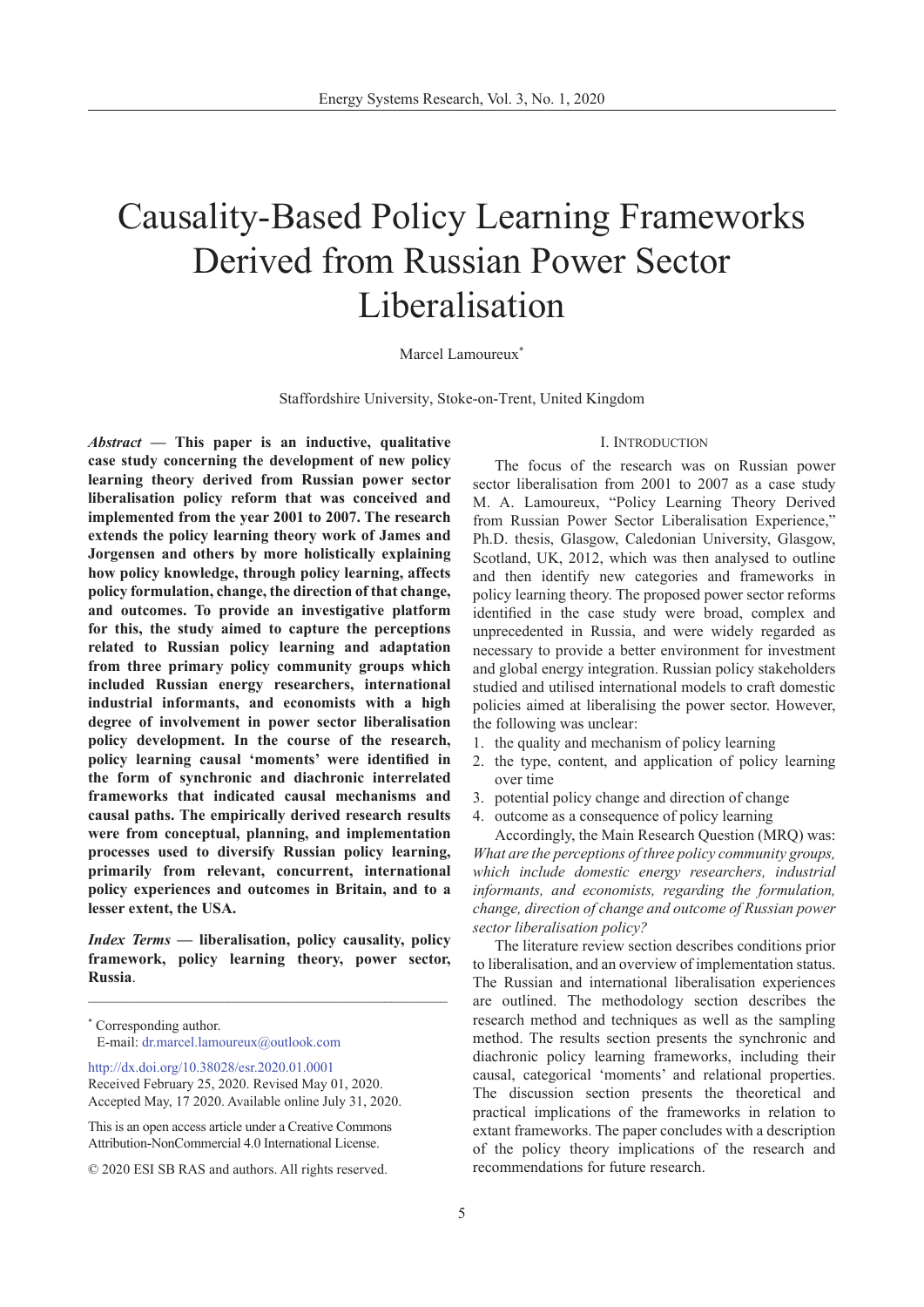## II. Literature Review: An Overview of Russian and International Power Sector Reform

*A. Conditions prior to Russian power sector liberalisation*

From 1992 to 2000 there were serious issues facing the power sector, such as, a significant decrease in capital investments for modernisation, and a sharp reduction in the commissioning of new capacity [1]. The power sector was being affected by the broader Russian economic crisis that:

"…created a very difficult situation in the industry. Inflation, non-payments, depreciation of assets, etc., interfered with the financial and economic activity of energy companies. All the indices of the industry gradually deteriorated and reached a critical level. The decrease in electricity consumption and high organisational and technical level of the [Unified Power System] UPS that had been achieved by the early 1990s somewhat mitigated the situation. However, the problem of equipment aging at power plants and networks grew increasingly urgent" [1].

Also, during this period, the power sector was largely a natural monopoly with vertically integrated companies having ownership of transmission, distribution, and generation functions [2].

In response to urgent problems in the power sector, the seminal law, *'About the Electric Power Industry'* was proposed and approved in 2003. This law was part of the development of a new legislative framework built in part upon external liberalisation experiences designed to enable general industry goals, such as, energy security for Russia; reliable functioning of the power system; and cost minimisation [1, 3].

## *B. Overview of Russian power sector liberalisation*

Although there were several contemporary reasons for power sector liberalisation that will be examined infra, the roots of Russian power sector reform initiatives may run deeper and be causally connected to previous Soviet era attempts at "market oriented reforms" [4] under the category of an "experimental initiative" [4, 5]. The policy template for the power sector liberalisation initiative may have been formed under the previous Soviet system where reform "followed a broadly similar pattern of development (*it is perhaps more correct to identify a pattern of limited growth and decline*)" [4]. Soviet era reform, reflective of the description of Belyaev [1] supra, was focused on "particular industries or enterprises which have been experiencing specific difficulties…" [4].

Apparently in accordance with the approach taken with previous experimental initiatives, the Russian government developed medium and long-term economic policy reform programmes in 2000 and 2001 [6]. The two goals of the reform programmes were to increase private enterprise and investment [6]. The power sector represented the most serious problem for the Russian economy at the time because of inefficiencies and a deteriorating infrastructure [6]. Therefore, a primary goal for the sustainability of the

infrastructure was to attract investment [7]. Linkages had been made between regulatory reform of the power sector, and the confidence of investors and potential entrants [6]. This vision of power sector restructuring included the deintegration of the Russian electric monopoly, RAO UES, and the ownership separation of the transmission network from distribution and generation [6]. Investment was a dominant internal motivation for Russian liberalisation of the power sector.

The liberalisation of the power sector in Russia should be conceived in the broader context of a transitioning economy, as well as policy development. A transitioning economy can be understood as evolving from a centrally planned economy to a market-based economy. In this context, the Russian power sector reform process was one element of an overall economic and political reform plan [8].

Russian power sector liberalisation was part of an international trend toward privatisation and liberalisation in the sector [9]. The Russian move to liberalise the power sector follows other international reform experiences led by Britain [10]. As such, power sector liberalisation was an innovative turning point for the evolution of the power sector toward establishing elements of competition [11]. It was posited that Britain, as an originator of power sector liberalisation policy, had that policy de-contextualised and institutionalised as global policy transfer occurred [12]. This was foreshadowed by Littlechild [13] who stated,

"In some respects, the circumstances of each developing country are different from Britain and from each other. Essentially the same principles of public policy apply… with appropriate modifications for the circumstances of each case, the policy of privatisation, competition, and independent regulation seems the right policy for developing countries too" [13].

This statement was indicative of subsequent international attempts to learn from and implement standardised power sector reform programmes which were patterned from Britain's leading experience [14, 15].

The Russian rationale for power sector liberalisation included internal motivations which, in addition to investment, included the need for higher levels of efficiency. However, there were external motivations as well, which included economic and technical interests. This was exemplified by Voropai and Kucherov, [16], who stated: "The goal of Russia and its Unified Power System (UPS) is to become an equal partner and major player in the European electricity market". This was indicative of European and (former Soviet) Russian interests in integrative energy cooperation [17,18]. Therefore, inasmuch as Europe followed the lead of Britain to liberalise electricity markets [19], and Russia had an interest in participating in the liberalised EU wholesale power market via transmission interconnections [16], Russian policy makers were also reacting to external political and business interests. Similar external incentives for Russian wholesale power market liberalisation were found in Russian economic and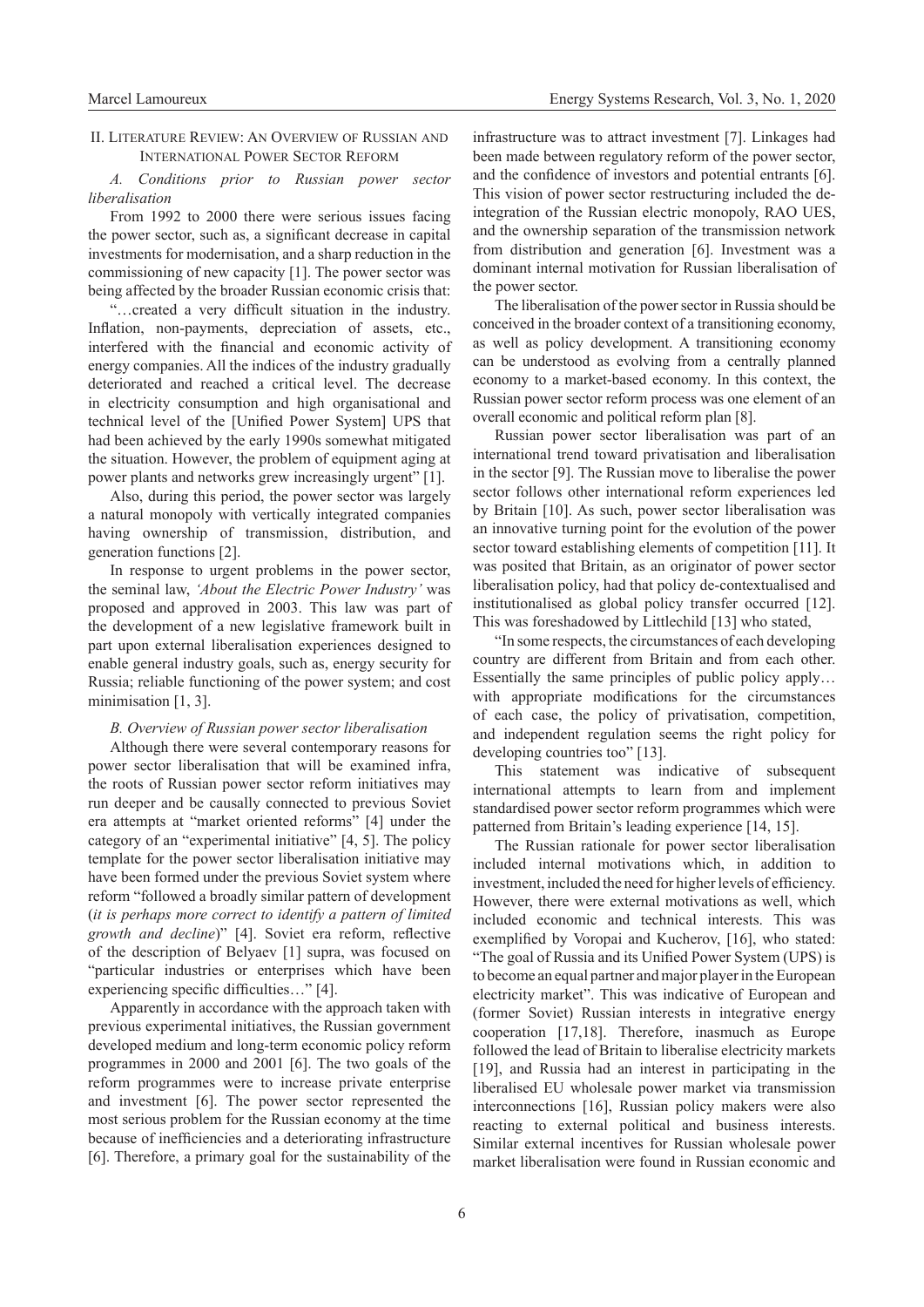technical linkages with the Commonwealth of Independent States (CIS) and Asia [20, 21].

Russian motivations for power sector liberalisation and reform created an environment where policy makers became interested in learning from previous experiences, such as in Britain, which were considered optimal [22]. Accordingly, the British liberalisation example provided a broad reform record of privatisation [23], regulation [13], competition [24] and innovative wholesale power market designs [25, 26]. Therefore, although future assessments would conclude that no single liberalisation example works in all circumstances [27, 28], Russian policy makers attempted to learn and integrate policy principles for the design and implementation of a liberalised power sector from Britain and other countries [29].

## *C. Policy learning from international liberalisation experiences*

Russian power sector liberalisation policy can be tied directly to the effects of, and response to, the broader economic challenge faced by the country [30], however the application of reform was focused, rather than comprehensive as identified in this quote: "Russian policy makers have not taken a holistic view of the design of the energy markets. For these reasons, Russia has not evolved towards a new policy paradigm in all energy sectors" [31].

Although a broader implementation of liberalisation policy was not enacted in Russia, comprehensive and parallel sectorial liberalisation, especially with related industries, was a common theme found in other countries who have implemented reform programs prior to Russian implementation [31]. Regardless, external policy learning took place in Russia, and was part of the policy-making processes of power sector liberalisation. External experiences became objects of study in Russia, with the intent to compare and contrast the policy experiences in other countries with that occurring in, and considered for, Russia [32].

As the experiences of other countries became known and analysed, divergent views surfaced regarding the direction of power sector liberalisation policy, generally categorised as debates between the 'reformers' and 'opponents' [33] or characterised as 'reformers' and 'conservatives' by Yi-Chong [28]:

"Moderate reforms were also the result of the conflicts between 'reformers' who were determined to bring Russian industries in line with the West and 'conservatives' who were not willing to risk the reliable supply of electricity".

This debate was reflected in more than 10 conceptions that were posited as power sector liberalisation and industrial restructuring possibilities [34], many of which were rooted in liberalisation experiences learned from other countries.

"Russia is drawing on the international experience of liberalising the electricity industry, but it is nonetheless a long and complicated process. In addition, no well-defined

system exists for creating an optimal electricity sector, as the results of liberalisation in other countries are controversial" [35].

This quote from Kurronen, [35] supra, encapsulates the fact that Russian policy-makers have studied international experiences from conception to implementation, but that apparently no external liberalisation experience or policy standard is a perfect 'fit' for the Russian context. In contrast, Pittman [10] observed that the core objective of Russian power sector liberalisation is very similar to external experiences:

"The goal of the [Russian] restructuring strategy is the same as that behind the application of this now-standard reform model in other infrastructure sectors in other countries: to replace, where feasible, the old regulated, state-owned monopoly enterprises with deregulated, privately owned enterprises, competing among themselves to operate and invest efficiently and provide outputs at the lowest efficient prices".

Much of the policy debate surrounding implementation of liberalisation was centred around the components of 'conceptualisation' based on external experiences, and its integration with the realities of the Russian power system, structure, and end goal which were modified over time. Although it is unclear regarding the actual quantity or quality of Russian external power sector liberalisation policy learning, the manifestation of domestic reform policy, its effects, and change have allowed for some visibility into the policy-making process.

#### III. Methodology

## *A. Research Method*

Case study methodology was chosen as a best fit for the research based on the premises that a "…case study is a research strategy which focuses on understanding the dynamics present within single settings" [36] and that "A single case study is still a single-shot affair - a single example of a larger phenomenon" [37]. At the beginning of the research there was interest by the researcher to determine if the case under investigation could yield hypotheses or theories that may be externally applicable, which would need to be included within the limited research purview and subsequent results. The rationale for this was based on the inherent economic and policy influence that Russia had within the contiguous Commonwealth of Independent States (CIS) at the time [38], the increasing power grid integration with Europe [16], and subsequent crossborder influence on policy formation and implementation. However, after a deeper review of scholarly, case study research, the researcher determined that the "case study should be guided by the research question" [39] and that the MRQ could be answered more profoundly by focusing on the internal validity of the research to be undertaken. This decision was substantiated by Gerring [37]: "Often, though not invariably, it is easier to establish the veracity of a causal relationship pertaining to a single case (or a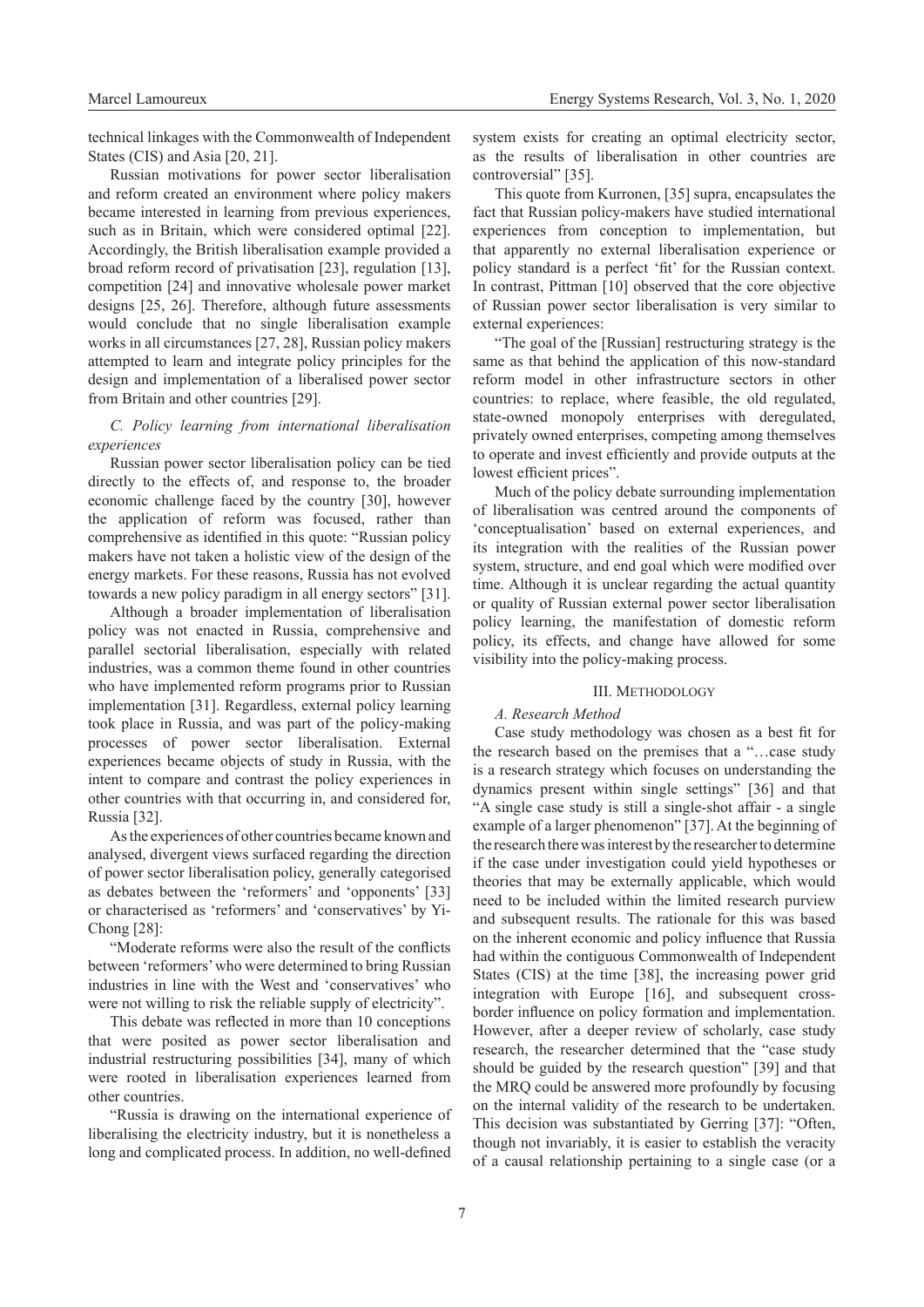small number of cases) than for a larger set of cases." Therefore, the researcher determined that a single-case study, as opposed to a cross-case study would provide a better means to identify and investigate specific causality and change associated with it. Gerring [37] substantiated this further by drawing a contrast between cross-case studies and single-case studies:

"cross-case studies are likely to explain only a small portion of the variance with respect to a given outcome. They approach that outcome at a very general level. Typically, a cross-case study aims only to explain the occurrence/non-occurrence of a revolution, while a case study might also strive to explain specific features of that event - why it occurred when it did and, in the way that it did. Case studies are thus rightly identified with "holistic" analysis and with the "thick" description of events".

## *B. Choice of analytic induction*

The process of discovering emergent theory arising from qualitative interviews was aided by the use of analytic induction [38, 39, 40, 41]. Accordingly, the researcher interpreted data [42] without developed hypotheses prior to the collection of data. The researcher collected and analysed perceptions that provided conceptual insight into the mechanics of policy learning inasmuch as "Concepts are developed inductively from the data and raised to a higher level of abstraction, and their interrelationships are then traced out [41]. Additionally, analytic induction is an approach where "…theory comes last and is developed from or through data generation and analysis" [42].

#### *C. Sampling method*

The researcher conducted 20 semi-structured, indepth interviews, composed of 18 distinct participants and 2 follow-up respondents. The data samples were from respondents who comprised three issue-related policy community groups. The policy community groups were elements of a homogenous sample of a power sector liberalisation 'policy issue network' as defined by Rhodes and Marsh [43], and henceforth referred to as the 'policy network'. The selective and theoretical sampling was guided in part by the conceptual developments from the data that provided the first insight into emerging theory and frameworks. The concepts, and subsequent research direction provided guidance for the selection of additional interviewees. As the primary aim was "not to generalise to a population, but to obtain insights into a phenomenon, individuals, or events"…"then the researcher purposefully selects individuals, groups, and settings for this phase that maximise understanding of the underlying phenomenon" [44]. Individuals were chosen to be interviewed because of their prominence in the research area and because they were "information rich" [45].

The researcher's approach to both the initial method of interviewee selection and subsequent addition of interviewees was reflective of the works of Carlsson [46], and [47, 48, 49] in the area of policy networks.

Carlsson [46] stated that "the network perspective can be distinguished by its (a) non-hierarchical way of perceiving the policymaking process, (b) its focus on functional rather than on organisational features, and finally (c) its horizontal scope." In this statement, Carlsson [46] was attempting to build upon the assertion by Hanf and Scharpf [47] that "the term 'network' merely denotes, in a suggestive manner, the fact that policymaking includes a large number of public and private actors from different levels and functional areas…". Therefore, it can be assumed that, although a policy network has a purpose holding it together, it also represents a diversity of members focused on a single policy problem. Carlsson [46] also suggested that "policy networks can be regarded as a broad generic category" and "can be divided into numerous subcategories". Kenis and Schneider, [48] also posited that "A policy network is described by its actors, their linkages and its boundary." Building upon this, the researcher agreed with the salient, and contrasting point made by Jordan [49] when he suggested that "the policy network is a statement of shared interests in a policy problem." A policy community, as a sub-set of the network, was defined as a group of "actors within the network" [50]. Hogwood in Jordan [49] further defined policy community as a concept describing "shared experience, common specialist language, staff interchange, and frequency and mode of communication." Accordingly, the researcher identified and assembled a sample of a policy network composed of policy communities. The result was the identification and sampling of three emergent policy communities:

- 1. Domestic energy researchers (Russia)
- 2. Industrial informants (Russia and external)
- 3. Economists (Russia and external)

These groups shared a distinct community interest and perspective in power sector liberalisation policy and had active or passive linkages and participatory intersections to compose an effective sample of a policy network involved with Russian and international policy learning and power sector liberalisation. Within the communities, the researcher utilised these criteria for inclusion and exclusion:

- 1. A perspective relevant to the research question.
- 2. Prominence in their policy community area of interest.
- 3. Active or passive linkages to the policy network focused on Russian power sector liberalisation.

Consideration was given regarding the level of effectiveness of the emergent communities on policy decision-making. This consideration fed into the above criteria for inclusion and exclusion inasmuch as the communities were relevant, prominent, and clearly linked to the broader policy network that had effect on policy decision-makers. For example, the communities tended to be relationally self-supporting, and had impact on the direction and scope of power sector liberalisation policy in Russia. This relationship became clearer as the researcher conducted interviews and became more aware of the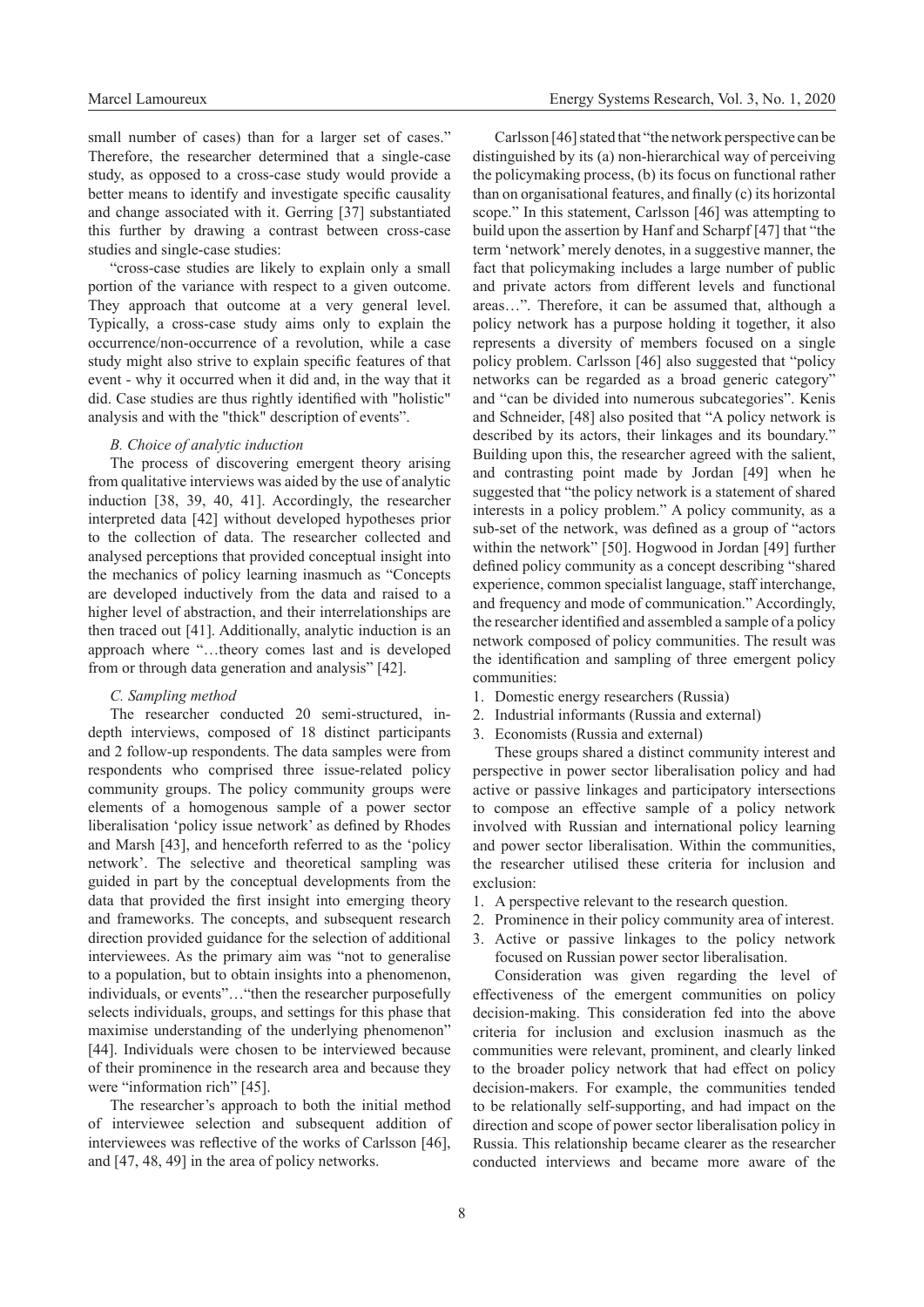broad learning relationships that were taking place across the network sample. This was led in part by the scientific activity of the Melentiev Energy Systems Institute (ESI) in Irkutsk, Russia, which was directed toward determining the scientific foundations and mechanisms for the implementation of Russian energy policy at national and regional levels. Since 2001, the ESI has been a leader within the liberalisation policy debate in Russia, and has contributed to the formation, definition and activity of the policy network and subsequent communities involved with relevant policy research, influence and implementation. This is explicitly apparent in the ESI's role in hosting international conferences such as the 'Liberalisation and modernisation of power systems' conference that began in 2001. In addition to strengthening the human network involved in power sector liberalisation research, products of the ESI liberalisation conferences were subsequently collected. Published proceedings and policy recommendations were provided to Russian and international policy decision-makers and leading power sector business interests. In addition to the liberalisation conferences, the ESI led joint Russian-European Union (EU) policy projects in the areas of 'coordination, operation, and emergency control of EU and Russian power grids' and 'technological problems of liberalised electric power system control', - both of which were embedded in the Russian power sector policy debate and decision process.

With the ESI domestic researcher 'community' as an emergent leader of the policy network, additional research and interviews revealed the linkages that existed between the other communities and members of the network. Most of the industrial and economic community members were influenced in some way by the work of the ESI, either by attending ESI liberalisation conferences, receiving ESI liberalisation policy publications, or indirectly, by having a role in determining international power sector liberalisation trends.

Importantly, Marsh and Smith, [50] found that the view of policy decision-makers "was clearly shaped by the structures of the policy community" (p. 17), and that "policy outcomes were shaped by the policy process and the nature of the community" (p. 17). This finding by Marsh and Smith, [50] substantiated the researcher's rationale for identifying prominent policy communities involved in Russian power sector liberalisation debate, as a data source.

As a follow-on from the establishment of a method for sample selection, the researcher wanted to gather a broad range of perceptions from the distinct policy communities to provide a high degree of richness in accumulated data. Therefore, the researcher chose purposeful, maximum variation sampling [51; 40; 41] as a means to choose interviewees for inclusion. Realistically, the selection of interviewees in the three interviewee groups represented a balance between interview feasibility due to time and distance, response to interview requests, the need to gather diverse perspectives from prominent policy community members, and the terminus dictated by data saturation. This sampling technique, therefore, manifested itself in the range of selection of Domestic Energy Researchers within the context of their diverse fields related to the research question and their departments at the ESI; Industrial Informants as represented by their range of experience and policy community relevance (individual and corporate representation); and Economists by their approach to the subject and range of research or international experience with policy learning and adaptation.

Additionally, selective sampling [52] was used initially to enable conceptual development followed by the use of theoretical sampling [52] as concepts and themes provided insight into the choice of additional sampling. A metasampling criterion for all participants was their range of horizontal linkages to the policy network, that at its core would address the research question.

The researcher followed a criteria of qualitative data analysis by adhering to data saturation as a sampling and analysis mechanism for naturally terminating the collection of data samples. This was substantiated by a survey of applicable literature regarding data saturation, inclusive of definitions of saturation, qualitative data saturation experience, sample size analysis based on documented British Ph.D. theses, and principles of data saturation. Based the experience of the researcher, whereby the study reached a point in sampling where additional interviews did not yield new categories, the researcher was confident that the number of interviews, the quality and quantity of data, and its homogeneity, naturally defined a termination of sampling. The survey of literature substantiated this assessment of the researcher by clearly indicating that the number of samples collected to answer the research question and to reach data saturation exceeded the minimum documented and recommended samples for a qualitative study, regardless of the methodology utilised.

#### IV. Results

# *A. Analytical policy learning frameworks for Russian power sector liberalisation policy*

Significant findings of the research were abstracted, analysed, and categorised in the form of diachronic and synchronic policy learning theoretical frameworks. The emergent frameworks are indicative of analytical induction which is teleological inasmuch as it is a search for an end point in theory which is intrinsic in character. Theory assumes the existence of, and the ability to, discover the essential character or nature of the object of research.

*B. Synchronic policy learning theoretical framework*

A synchronic policy theoretical framework emerged from the research findings that actualises and analyses policy 'in the moment'. The synchronic policy framework, as an ontological construct, is concerned with policy at a specific space and time, exclusive of policy antecedents. The theoretical framework can be applied as a means to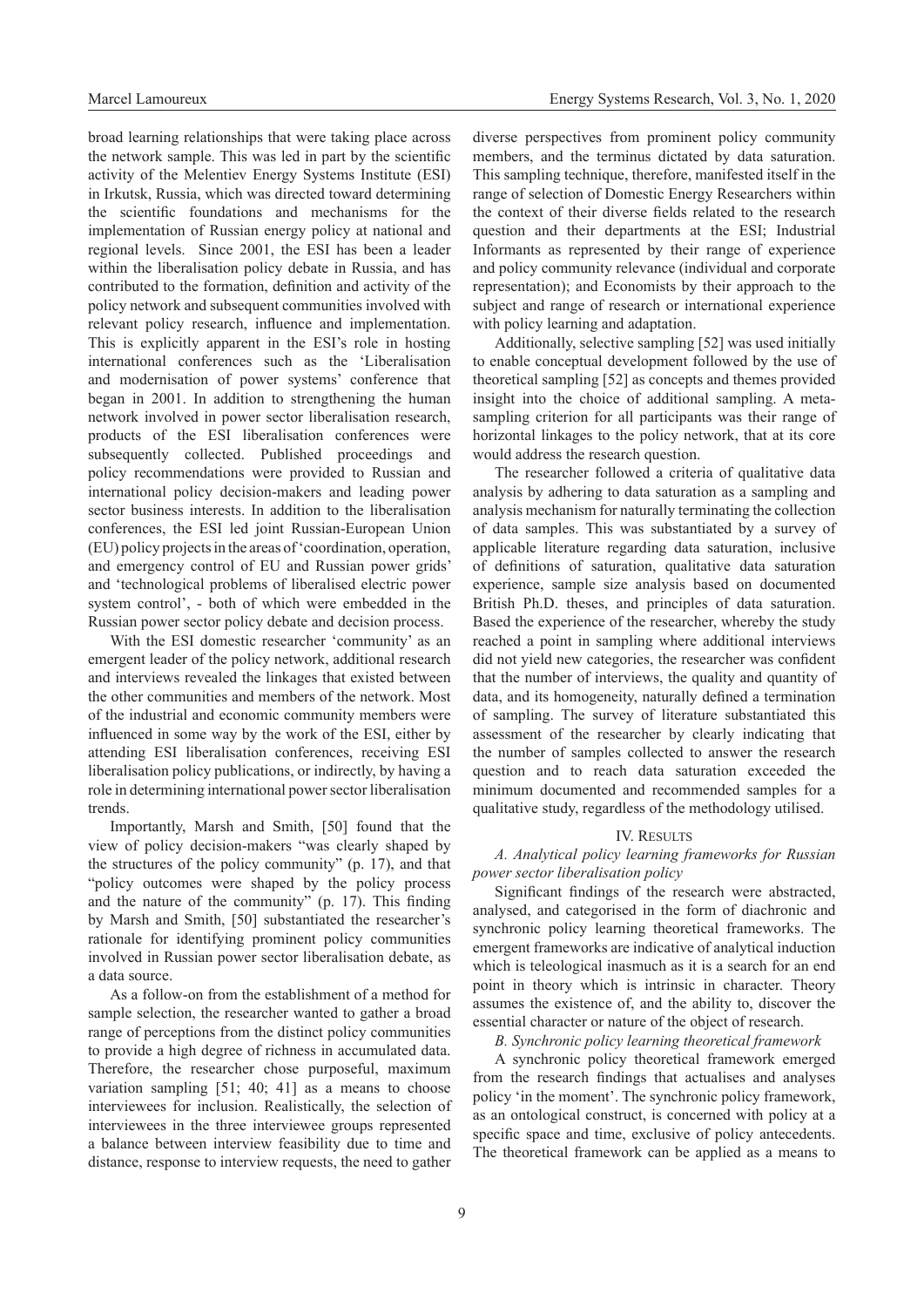actualise policy, in the sense of it existing objectively, as a teleological process, and to analyse policy at a specific space and time.

# *C. Diachronic policy learning theoretical framework*

A diachronic policy theoretical framework was identified from the research findings that actualises and analyses policy 'over time'. The framework, as an ontological construct, is concerned with policy change 'over time', inclusive of policy antecedents. The theoretical framework can be applied as a structure to create policy, in the sense that it is the vertical causation of policy existence, as a teleological process, and to analyse policy 'over time'.

## *D. Analytical overview of the frameworks*

Previous policy learning scholarship demonstrated that theoretical, directional policy frameworks can be empirically derived in the areas of policy transfer [53] and policy transfer analysis. This has also been true in the development of sub-group policy learning frameworks [54]. However, there was a lack of organic relationship, temporality and reflexivity built into all of these frameworks. The frameworks derived from the research findings demonstrate both an internal, and external reflexive process. The synchronic policy theoretical framework is introduced first, as a means to present the theory that emerged from the data. The synchronic framework was reified prior to attaining all of the data, inasmuch as it was treated as an abstraction that was substantially existing and was then used to reflexively analyse unorganised data and to develop the meaning and properties of theory. Therefore, the synchronic framework logically provides the presentational systemisation of the research data.

There is an intrinsic relationship within the synchronic and diachronic theoretical frameworks. The three subcategories of the Synchronic framework are the *concept, planning* and *implementation* that emanate from the original policy noumenal ideation. The sub-categories are directional, and each is assumed by the precursor, although they have distinct starting points in the noumenal, conceptual starting point. An important new finding in the research was the emergence of not only a continuum, or planned process involved with power sector design, but the importance of including the core categories in every actualisation and application of policy change. Surrey [5] indicated that the power sector liberalisation process in Britain was an experiment, and the findings of the research indicated that due to the level of previous international experience, the Russian process integrated conceptualisation into planning and implementation. As the process was implemented, as a retention of experimental elements [4], circularity leads back to conceptualisation as policy is required to evolve. Therefore, synchronic and diachronic policy theoretical frameworks are reflective of the primary categories, relationships, and directionalities which have emerged from the research. The sections, infra, review the core categories, and formal sub-categories

within the analytical construct of the synchronic policy theoretical framework.

The emergence of frameworks from the data has constructed categories which comprise policy phenomenon, policy substratum and policy superstratum 'meta-moments' which then existentially define or reflect an intelligible grounding in the form of the policy noumenon. Patterns which have emerged provide a teleological basis for policymaking inasmuch as policy learning is, in a philosophical sense, a phenomenal starting point for diachronic policy creation, and policy diffusion is the effect of policy learning. The research indicated that policy learning is an on-going, reflexive process which not only studies national and international



*Figure 2. Diachronic Policy Framework.*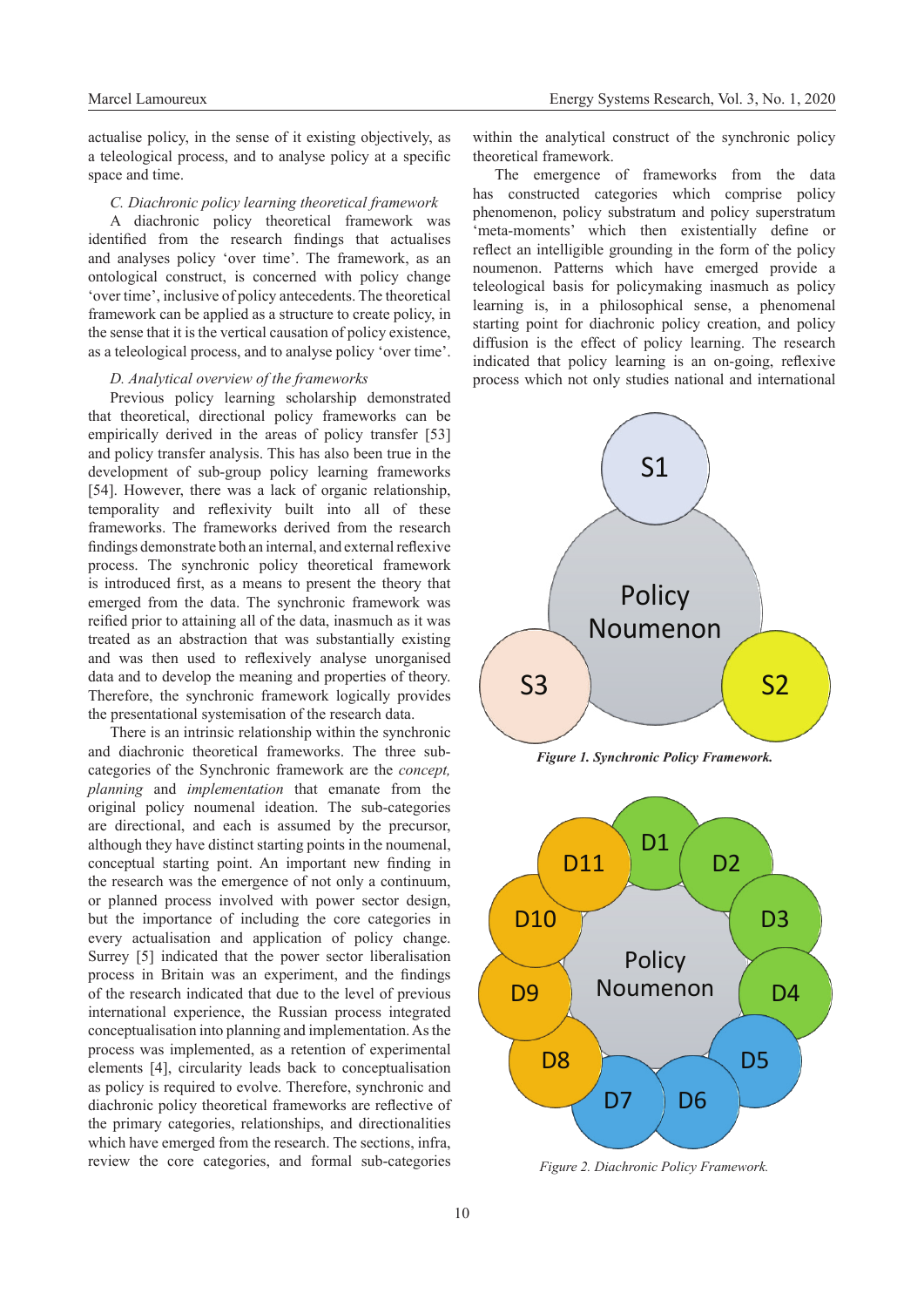policies, but also accounts for the praxis of the policy area under review or intervention. Policy learning, as a proactive learning process, has a starting point which is an adaptation of policy and praxis, rather than transferential learning. Indeed, the research findings indicated that there can be variable conditions for policy learning inasmuch as contextual conditions vary according to national ethos and physiography.

Policy learning can be applied as a synchronic analysis method diachronically, which should measure micro and macroeconomic effects of policy during and after policy implementation. Policy diffusion, as a subset of policy learning inasmuch as diffusion occurs after policy learning, was found to be derived from multiple sources, at synchronic periods of time.

The emergent synchronic policy framework, as illustrated in Figure 1, infra, was used to analyse the diachronic policy outcome 'in the moment'. Although the original Russian concept of power sector reform in favour of higher investment, as the starting point of the diachronic policy phenomenon is immutable, as it was created at a moment in the past, the synchronic policy phenomenon is mutable, as it is created 'in the moment'. Russian policy makers have utilised the synchronic policy phenomenon cycle to measure the diachronic policy outcome against the original Russian diachronic policy concept, and on-going power sector conceptual developments outside of Russia. The categories in the frameworks relate to each other and relate to the distinct noumenon and phenomenon of emergent policymaking.

*E. Synchronic policy theoretical framework moments relational properties: synchronic policy phenomenon meta-moment*

#### *S1. Conceptualisation*

The research findings indicated that policy learning is formed by stages of activity. These stages are moments, in the sense that they are constituent elements of a complex process. Conceptualisation is inclusive of planning and implementation inasmuch as the latter two moments are objects of initial conceptualisation. Each moment, however, assumes the former, inasmuch as planning is a coming into being of a concept or set of concepts, and implementation is a coming into being of a concept or set of concepts and planning. This reasoning establishes the intrinsic relational circularity and extrinsic relational circularity whereby implementation is a means of re-conceptualisation 'in the moment'.

Conceptualisation of policy provides for contextualisation in the sense that policy can be conceived within the endogenous context of policy implementation, but also in the context of exogenous applications. Policy conceptualisation is temporal in the sense that policy learning focuses on previous as well as on-going, extant policy examples. Policy formation has philosophical foundations with dialectical mechanisms, as a causal

force, and is used as a remedy for perceived crises in an effectual sense. The effectual teleology involved with this suggests the need for reflexivity, inasmuch as supplying a remedy solicits an enquiry about whether the remedy can, or has, fulfilled the original intent. Policy implementation can be experimental, however, measurement of policy has higher validity 'in the moment' and has diminishing validity as predictive mensurative analysis is applied. This is particularly the case when the level of experimentalism is high, or where contextualisation of previous policy is significantly divergent from the original concept. Policymaking concepts include equilibria for policy outcomes, as well as short and long-term goals and macroeconomic outcomes dependent on the policy outcome.

Additionally, the crafting of conceptualisations should consider all short and long-term objectives to avoid a flawed concept, and a flawed policy outcome. Adequate compositions of policy subgroups should ensure thorough debate over all subject elements at the policy concept level. Policy conceptualisations should include assessments of current deficiencies as well as short and long-term policy effects. Policy conceptualisation has also included, as a precondition for policy success, on-going adaptation to change over time. This indicates that a legal structure should be in place to guide and analyse policy 'in the moment' to account for, measure and assess policy change over time. Importantly, policy conceptualisation should transcend the subject under study, and consider wider social benefits. Some areas of policy conceptualisation can be considered standardised, and some primarily contextualised. Standardisation should include the structural means for policy planning, implementation, and the creation of general guidelines.

## *S2. Planning*

Conceptualisation of policy is a process whereby the basic outline of goals and predicted outcome are agreed upon. The planning moment follows the conceptual moment inasmuch as planning approaches the topic with more of an applied, logical thought process which is built upon knowing. Conceptualisation defines policy motivations, and planning centralises those motivations as the policymaking process unfolds. The end goal of policy implementation has a direct effect on the initial moments of policy conceptualisation and planning. If a policy goal is a transitional process, whereby the initial motivation will not be satisfied until a period of time has passed, other measures can be taken to encourage beneficial outcomes in the interim. This is explained in the research findings where policy solutions were categorised and implemented on different timelines. Policy planning should delineate all aspects required for policy implementation in the context of having a successful policy outcome.

## *S3. Implementation*

Policy implementation can have planned and unplanned consequences. Such consequences can include internal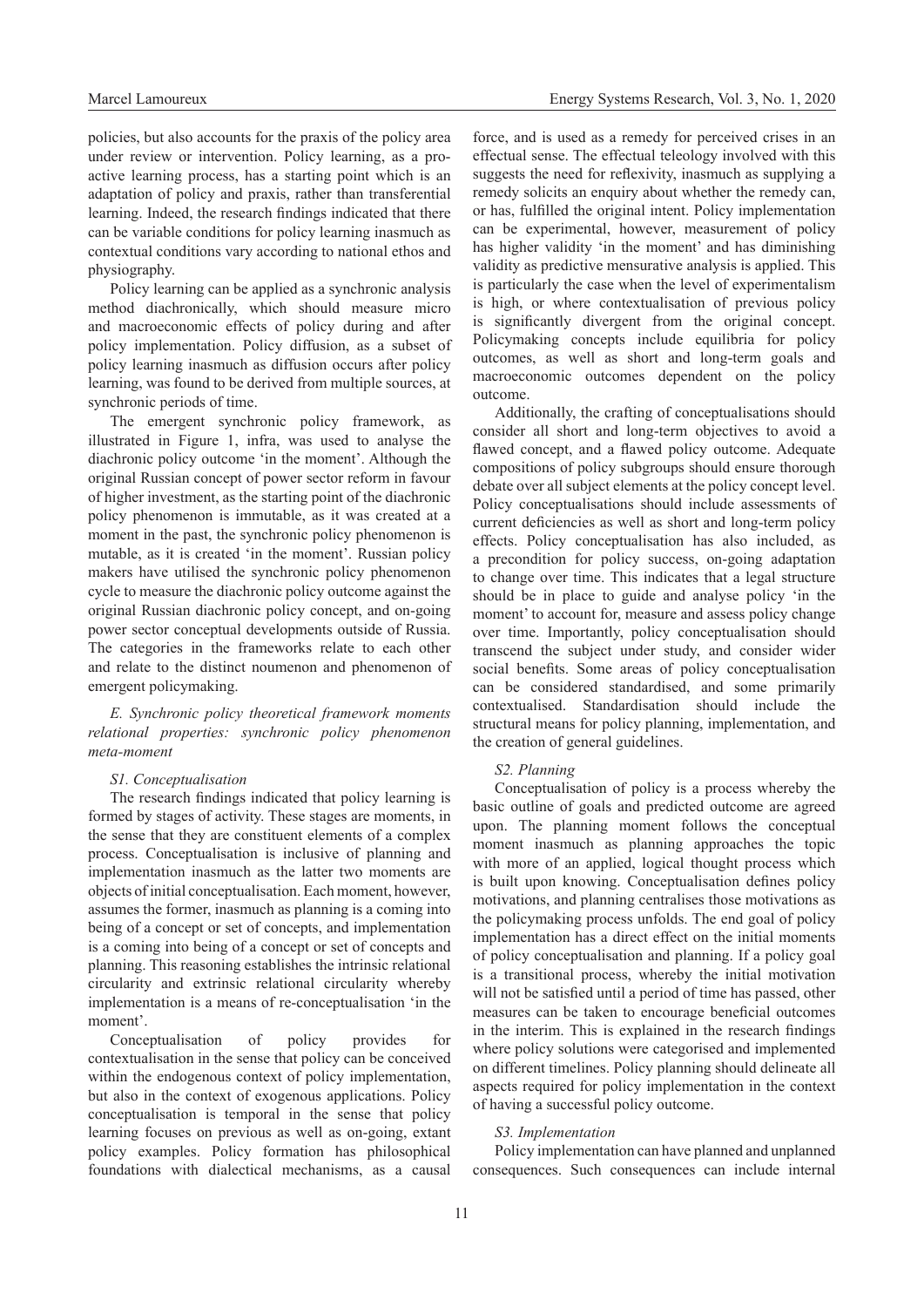problems which include delays and unforeseen influences which affect policy implementation and outcome

These consequences are effects of policy outcome. These effects can include negative outcomes which also can be categorised as policy devolution. This also indicates the need for regular assessments of policy outcomes, effects, and reconceptualisation to possibly revise the composition and direction of policy. The research findings suggested that there can be non-compliance of policy because of pre-existing conditions that make policy implementation impracticable. Policy evolutionary development and outcome over time requires a continual review and ongoing learning process to detect unforeseen influences. Internal policy micro-developments can evolve, affecting macro-conditions, requiring a governing body to regularly intervene in policy outcome.

## *Section Summary*

The research findings, at the level of inductive theory development, indicated that there is a directional linkage between policy conceptualisation, planning and implementation. Policy conceptualisation includes the conceptualisation of the planning and implementation process which should account for short and long-term policy goals. As policy is implemented, periodic assessment and analysis are necessary to detect or correct unforeseen evolution and devolution. As a consequence of policy analysis 'in the moment', the diachronic policy outcome can be re-conceptualised, and enter into a synchronic policy framework actualisation and analysis system.

# *F. Diachronic policy theoretical framework metamoments and moments*

The diachronic policy theoretical framework is composed of the meta-moments of *noumenon, phenomenon, substratum* and *superstratum*. As illustrated in *Figure 2*., the constituent, categorical moments are the stratal elements of the meta-moments.

## *A. Diachronic Policy Phenomenon Meta-Moment*

The diachronic policy phenomenon meta-moment is the perceptible manifestation of the diachronic policy noumenon meta-moment. The noumenon provides the intelligible grounding of logical policymaking precepts. Although the noumenon in this sense holds a 'place' as a 'moment', it is a noetic cause that permeates the whole of the process. Therefore, noumenon is not delineated as a distinct 'moment'. In contrast to the noumenon, the policy phenomenon is the perceptible event, circumstance or experience that provides grounds for, and stimulates, learning.

# *D1. Policy learning*

Policy learning is composed of multiple sources of input, comprising policy diffusion. Policy learning is composed of both internal learning and external learning. Existing conditions are assessed in the policy learning process which include motivating factors and social and physiographic concerns. External policy learning provides perspective on internal concerns, as well as value attained through understanding previously conceived, planned and implemented policies. The research findings have indicated that policy learning precedes policy diffusion. However, prior to the assimilation of knowledge, policy information is imperfectly known, and mutated as the policy concept is learned.

# *D2. Policy transmutation*

Policy transmutation is the process of learning extant policy in an imperfect way. The research findings indicate that policy is learned from endogenous incentives, or from exogenous developments. Policy networks have differing visions of policy conceptualisations, and that policy transmutation occurs as the policy concept is understood and contextualised to the receptor's ethos. Transmutation of policy, as an imperfect understanding of policy, begins with the policy model under review. Policy transmutation, as a consequence of policy learning, begins at the point when policies under review are considered for adaptation.

## *D3. Policy trans-adaptation*

Policy trans-adaptation follows a transmutation of an external policy concept. The external concept is not formed until a full concept has formed from policy learning, transmutation, trans-adaptation and diffusion. Trans-adaptation is the process and effect of policy learning of an imperfect concept. The process and effect are both individual and institutional. Trans-mutated policy concept may be flawed, or multi-dimensional, and subject to multiple points of view. Policy adaptation is subject to changing conditions. These changing conditions can be in the endogenous policy ethos, or by learning from the diachronic external policy ethos. Policy adaptation is the final step prior to policy diffusion, inasmuch as once the policy concept is imperfectly learned, thus mutated, and trans-adapted as an individuated idea or institution, policy diffusion occurs.

## *D4. Policy diffusion*

Policy diffusion is a contingent process and effect. Diffusion is contingent on policy learning, transmutation and trans-adaptation. The research findings indicated that policy is diffused because of internal motivations or because of external impetuses. Diffusion of policy is primarily within the conceptual moment of policy inasmuch as it has not yet been manifested as a nomological process, such as a policy planning moment. The research findings indicated that the integration of external, diachronic policy with endogenous conditions, creates a policy coalescence. This policy coalescence creates a new concept which has originated from elsewhere but is developed from within. Therefore, at the full level of conceptual development, which is also the full level of the policy phenomenon, the next meta-moment of policymaking comes into being: the policy substratum.

## *B. Diachronic policy substratum meta-moment*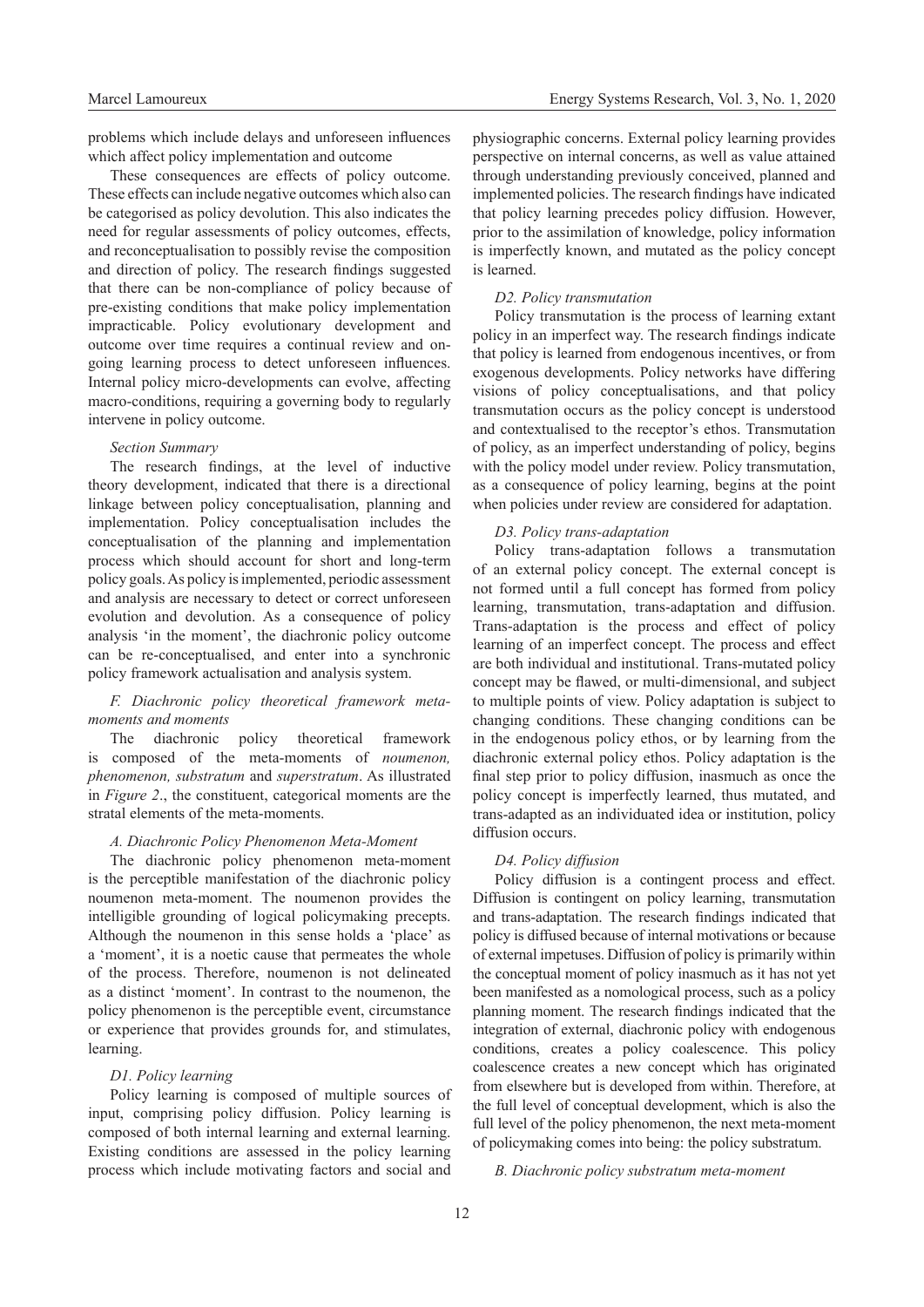The policy substratum meta-moment, composed of the stratal moments of a diffused, external policy concept, paradigm and network, is in relation to both the policy phenomenon, which is an event, circumstance or experience, and the policy superstratum. Inasmuch as the policy superstratum is the outcome, or substance of policy in the sense that it has independent existence and is acted upon by redundant causes, the policy substratum is the event or causes which act upon it; the changes occurring within it; and the attributes which inhere in it. The policy substratum is '*en prévision*' in the sense that it is in a state of readiness for the actualisation of policy outcome.

#### *D5. Policy external concept*

The external concept, as indicated by the research findings, is a fully actualised concept which was learned imperfectly, mutated and adapted to the endogenous ethos. As such, it is the starting event in the substratum whereby it comprises the policy paradigm and policy network. The external concept is the starting event that acts upon the outcome of policy. The external concept is the starting point for policy planning, as it provides a logical template for policy actualisation. The research findings revealed that once a concept is actualised, planning begins in the form of formulating structure and temporal, parametric considerations. The external concept is applied to the original motivating factor for the creation of policy. The external concept is paradigmatic, inasmuch as it is a pattern, example or model which effectively explains a complex policy process, idea or set of data.

#### *D6. Policy paradigm*

The policy paradigm emerges from the policy external concept. The policy paradigm is the external concept's lexical meaning inasmuch as the concept is the basis upon which the policy model is created. The research findings have indicated that the policy paradigm is composed of the external concept, and the endogenous ethos. The research interviews indicated that information which was learned was only relevant inasmuch as it pertained to the defined ethos in the context of policymaking. The policy paradigm addresses overall policy concerns which transcend the target policy area. The policy paradigm, as a more complete actualisation of policy, is reflective of the motivation for policy creation, and the process to actualise policymaking. The policy paradigm becomes the template for the creation of the policy network inasmuch as the policy network is a group or system of interconnected or cooperating individuals. The policy paradigm provides nodal interconnections for policy network activity in the sense that nodes are interconnected points of concentration which are actualised by the policy paradigm. To explain, arising from general policymaking motivations, a deductive process unfolds, whereby more specific areas of enquiry and actions emerge. These areas of concentration provide an indication of participatory enquiry and activity.

#### *D7. Policy network*

The nodal interconnections for a policy network begin prior to the policymaking process, as a network substratum, but only become fully actualised as a network once the policy paradigm is fully actualised. In this sense, one can logically comprehend that the first node, prior to the policymaking process, is the policy noumenon metamoment. The policy network becomes actualised as the diachronic policy framework becomes actualised. In this sense, policy nodal interconnections evolve within the diachronic policy framework and provide the organic means of policymaking enquiry and activity. Policy nodal interconnections, as evolving policy networks, are organic in the sense that they are made up of systematically interrelated parts. The research findings have indicated that a policy network includes participants who are part of the endogenous ethos, and extraneous ethos, as long as the participation is relevant to the policy framework. The research findings indicated that categories of policy network participation exist. They are the inveteracy, who are established in the policy process over a long period of time, and the ephemeral, who either by policy framework design or external causation, interpose policymaking change for a brief period. The policy networks, as defined this way, can be individuals, groups, institutions, and referential ideas. Endogenous and extraneous policy outcomes are ideas that become part of a policy network. The policy network provides an actualisation for policy outcome 'over time' and 'in the moment'.

# *C. Diachronic policy superstratum meta-moment*

The diachronic policy superstratum meta-moment, composed of the stratal moments of policy-networked actualised policy outcome, evolution, devolution and measurement, is causally contingent upon the policy substratum and the policy phenomenon. However, as the policy outcome interfaces with existence and time, and is then subject to evolution and devolution, it becomes independent of the policy substratum and policy phenomenon. The research findings indicated that the policy outcome can be a result, a consequence, but more importantly, a solution which is subject to change 'over time'.

#### *D8. Policy diachronic outcome*

The policy diachronic outcome has its basis in the policy network. However, prior to policy interface with existence, the policy outcome is more correctly to be considered a policy *dénouement*, in the sense that it is a proposed solution which needs to continue to unfold as it interfaces with existence. The *dénouement* is the final revealing of the policy solution as it is actualised 'over time' upon the policy target area. The policy outcome is the effect of policy 'over time' and 'in the moment'. The research findings indicated that either by design, or unexpectedly, policy can be applied in stages with the intent to phase-in the policy outcome. Therefore,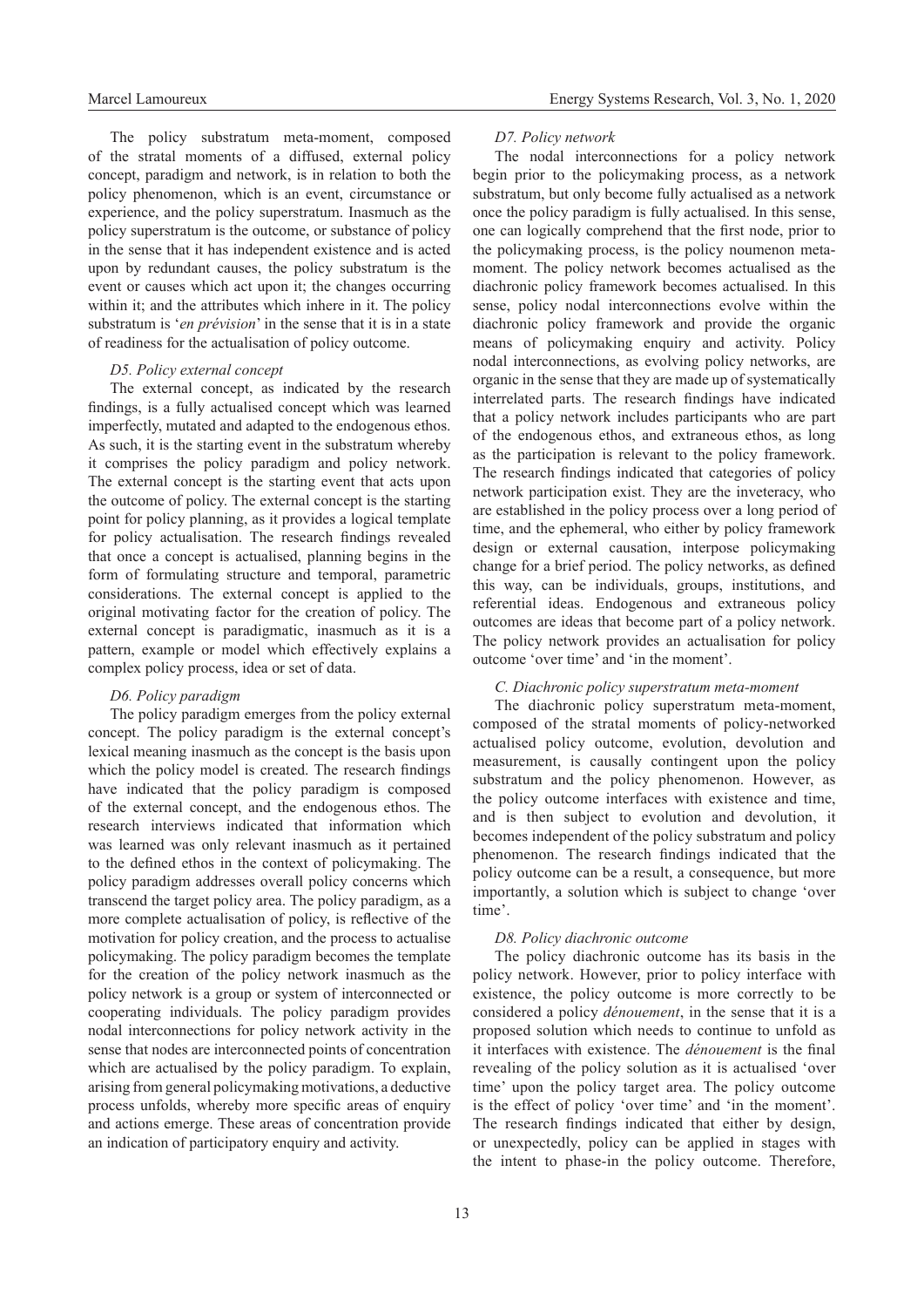the policy outcome is a diachronic process to reach the final policy goal and is also in a diachronic process as it reaches the policy goal. In this sense, the policy outcome is in an ever-changing state which is subject to the causation of the policy framework but is independent in the sense that it changes 'over time' as it interfaces with existence. The research findings indicated that both endogenous and exogenous factors influence the policy outcome. Logically, as the policy network actualises the policy *dénouement* and applies it to existence, the policy outcome is then in a state of ontogeny, in the sense that it has entered a life cycle subject to time and space, and therefore, evolution, in the sense that it is in a continual process of development.

#### *D9. Policy evolution*

Within the context of policy diachronic outcome, which is subject to space and time, policy evolution is a phylogenetic process. Policy evolution is phylogenetic inasmuch as it is the historical development of the policy outcome. The policy outcome is never quiescent and can only be measured in reference to its historical effect, and effect 'in the moment' which becomes less valid with change 'over time'. The research findings indicated that policy evolution reveals positive aspects of policy implementation. Negative aspects of policy evolution can also be known. The research findings indicated that policy evolution is intrinsic to policymaking inasmuch as policy is subject to space and time, but also extrinsic in the sense that the policy external concept, as applied in the new ethos, can provide an evolutionary structure in the form of implementation stages. Additionally, the interaction of the synchronic theoretical framework promotes evolution based upon the measured amount of deviation or divagation from the original concept, or the need for deviation or divagation from the original concept because of empirical evidence which promotes such change. Any aspect of policy evolution which is measurably degenerative is categorised as policy devolution.

## *D10. Policy devolution*

Policy devolution follows the emergence of policy evolution. As no policy is conceived perfectly, no policy can be implemented perfectly in the sense that policy cannot be complete in all respects, and without defects. Therefore, policy outcomes are subject to devolution whereby there is a degeneration of policy evolution. The research findings indicated that there can be intentional devolution of policy outcome. Additionally, policy devolution can take the form of unforeseen effects. These examples of policy devolution describe a process whereby the evolution of policy outcome degenerates from the original policy concept. The devolutionary process leads to a state of policy involution. Policy involution is a retrograde or degenerative change. The research findings have indicated that policy involution occurs after a period of policy devolution, particularly

if the policy outcome framework was ill-conceived, and if policy intervention was non-existent or non-effective. From conception to devolution, policy measurement is a diachronic process. Policy measurement reaches a state of liminality, inasmuch as it is at a boundary or transitional point between two conditions, in the sense that it is optimally positioned between what is and what could be. This is also a liminal point between positive and normative aspects of policy. In this sense, policy measurement is circumferential.

#### *D11. Policy measurement*

Mensuration is intrinsic to policymaking in the sense that policy conceptions are formed by measuring a need. All aspects of the policymaking process are in relation to that initial measurement. The policy diachronic theoretical framework is reflective of the mensurative process whereby the need is addressed by conceptualisations and structures necessary for a remedy in the form of a policy *dénouement.* Once the policy *dénouement* is applied to existence, an effective mensurative process begins. The research findings indicated that once policy is implemented, a continual review of the policy is necessary, where policy devolution is measured. The research findings indicated that policy mensuration includes all aspects of policy creation and actualisation, including extrinsic policy change over time, and its relevance to the endogenous policy. The measurement of policy is at an optimal point between the relationship of the policy outcome, which is a dependent variable, and policy intervention, which is an independent variable.

#### *Section Summary*

Russian policy creation and application can be conceived as an expanding sphere with a centrobaric centre, in the sense that the policy noumenon provides an intellectual centre of gravity for the diachronic policy theoretical framework. The policy noumenon is also emanative, in the sense that the integrity of the noumenon is perceptible in the policy stratal moments. The stratal moments comprise the policymaking strata of policy meta-moments, the noumenon, phenomenon, substratum and superstratum. The moments of the policymaking framework are directional and represent an actualisation of policymaking elements 'over time'. The diachronic policy framework provides the creation and implementation of policy 'over time', and the synchronic policy theoretical framework provides the analysis and actualisation of policy 'in the moment'.

The interrelated frameworks, and their components, provide the basis of new theoretical policy learning findings derived from Russian power sector liberalisation policy experience. The next section builds upon this analysis and assertion by examining the noetic and phenomenal implications of the frameworks as well as a focused identification of where new knowledge is being applied with reference to relevant, extant literature.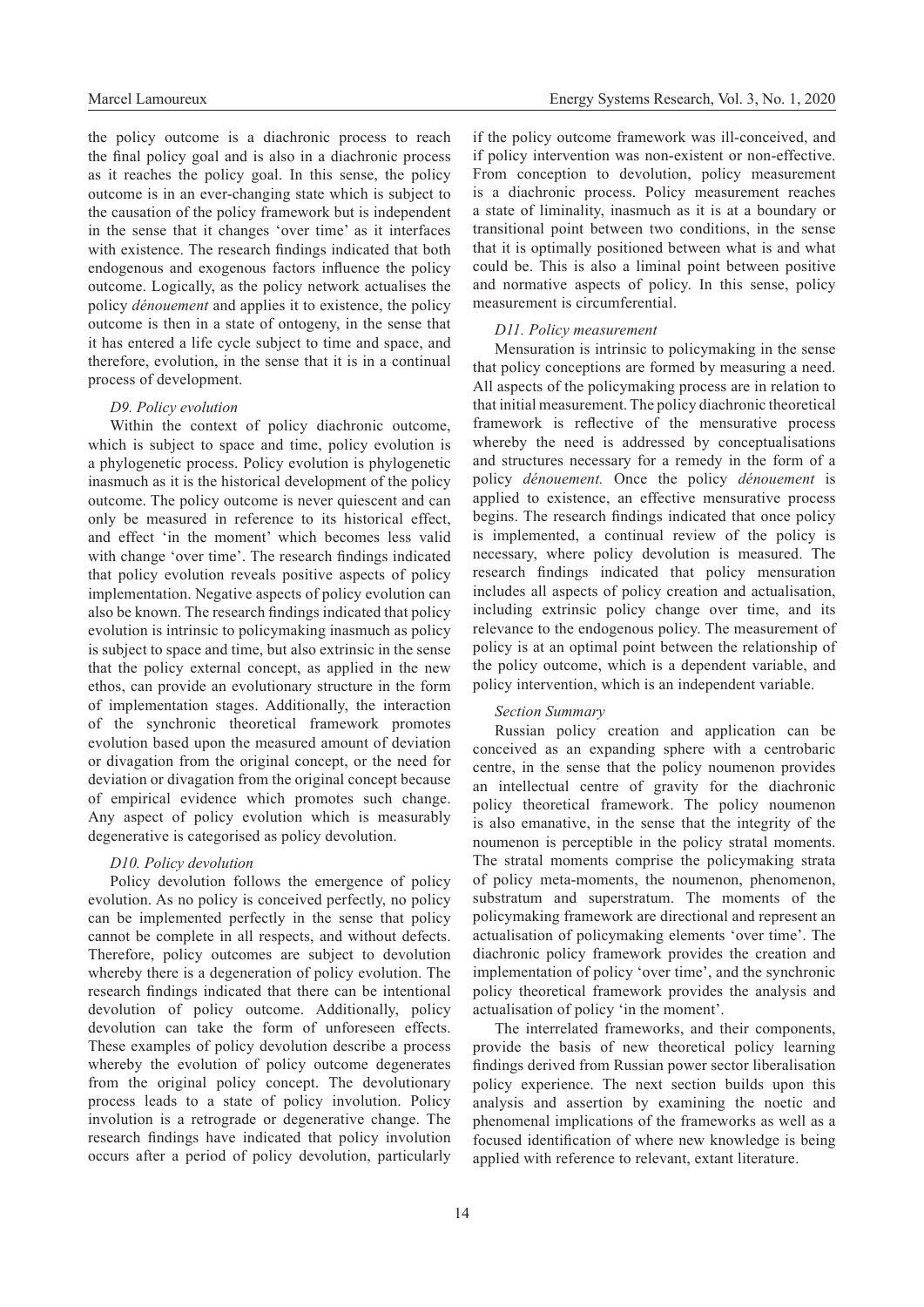#### V. Discussion

*A. Gaps in policy learning theory and implications of the frameworks*

In the course of examining literature related to policy learning during and after the period of research, the researcher became sensitive to a theme found amongst several articles and a book. This recurring theme identified a gap in research and knowledge, which, in turn, refined the focus of the MRQ. The following quotes provide references to a need to conceptualise, study, analyse (frame) the process and effects of policy learning in the context of policy implementation over time.

- 1. "Policy learning is a concept that is advocated but not adequately conceptualised" [55].
- 2. "the use of 'policy transfer' to explain 'policy change' and policy 'success' or 'failure' does not adequately separate the policy 'success' or 'failure' being explained from processes of 'policy transfer'"… "researchers may be better off using alternative theories focusing more directly on the effects of learning processes or styles of policy-making on policy outcomes" [56].
- 3. "In discussions of policy diffusion, particularly through the adoption of market reforms in the developing world, learning from the experience of others emerges as a plausible hypothesis, but it is clearly yet to be supported by empirical research" [57].
- 4. "Explanations of the policymaking process rest in theories and models, which should be, but typically are not, grounded in a framework" [58].
- 5. "…a deficiency of current policy theory is the inability to explain how policy knowledge affects policy formulation, change, the direction of that change, and outcomes" [59].
- 6. "The overarching concern is to understand how knowledge in the process guides our knowledge of the process and examining the utilisation of policy analysis and evaluation allows scholars to bridge the divide. There must be a 'perpetual 'back and forth' between images of the whole and particular details of time, place, and figure,' if policy scientists are to draw conceptual maps of the process and solve problems within the process" [59; 60].

Sabatier [61] indicated that The Stages Heuristic: "… divided the policy process into a series of stages-usually agenda setting, policy formulation and legitimation, implementation, and evaluation-and discussed some of the factors affecting the process within each stage. The stages heuristic served a useful purpose in the 1970s and early 1980s by dividing the very complex policy process into discrete stages and by stimulating some excellent research within specific stages-particularly agenda setting" (p. 6).

However, serious shortfalls were experienced with this framework according to Sabatier [61]: "It is not really a causal theory since it never identifies a set of causal drivers that govern the policy process within and across stages.

Instead, work within each stage has tended to develop on its own, almost totally without reference to research in other stages. In addition, without causal drivers there can be no coherent set of hypotheses within and across stages" (p. 6).

# *B. Implications for policy actualisation and analytical functions*

Once a policy is actualised, as a diachronic process, policy intervention 'in the moment' in the form of analysis and actualisation can take place. As a policy actualisation mechanism, the synchronic framework provides a means to:

- re-apply the intelligible grounding of the policy.
- have an interventional interface, to provide change in the policy according to its current existence.
- re-conceptualise, as an effect of mensuration.
- plan, according to the re-conceptualisation.
- implement, according to the re-conceptualisation and planning.

The analysis function of the synchronic framework inasmuch as it demonstrates the systematic enquiry of the life cycle of the policy as a single organism with component parts without reference to its antecedents. As a policy analysis mechanism, the synchronic framework provides a means to analyse the temporal life cycle of policy as a single organism. This includes:

- the condition and effect of the intelligible grounding of policy.
- the frequency and level of analytical interface with existing policy.
- conceptualisation status based upon current mensuration.
- the condition and effect of planning based upon the original conception.
- the condition and effect of implementation based upon the original concept and plan.

As illustrated in Figure 3., infra, the synchronic framework interfaces with the diachronic framework to



*Figure 3. Synchronic and Diachronic Interface*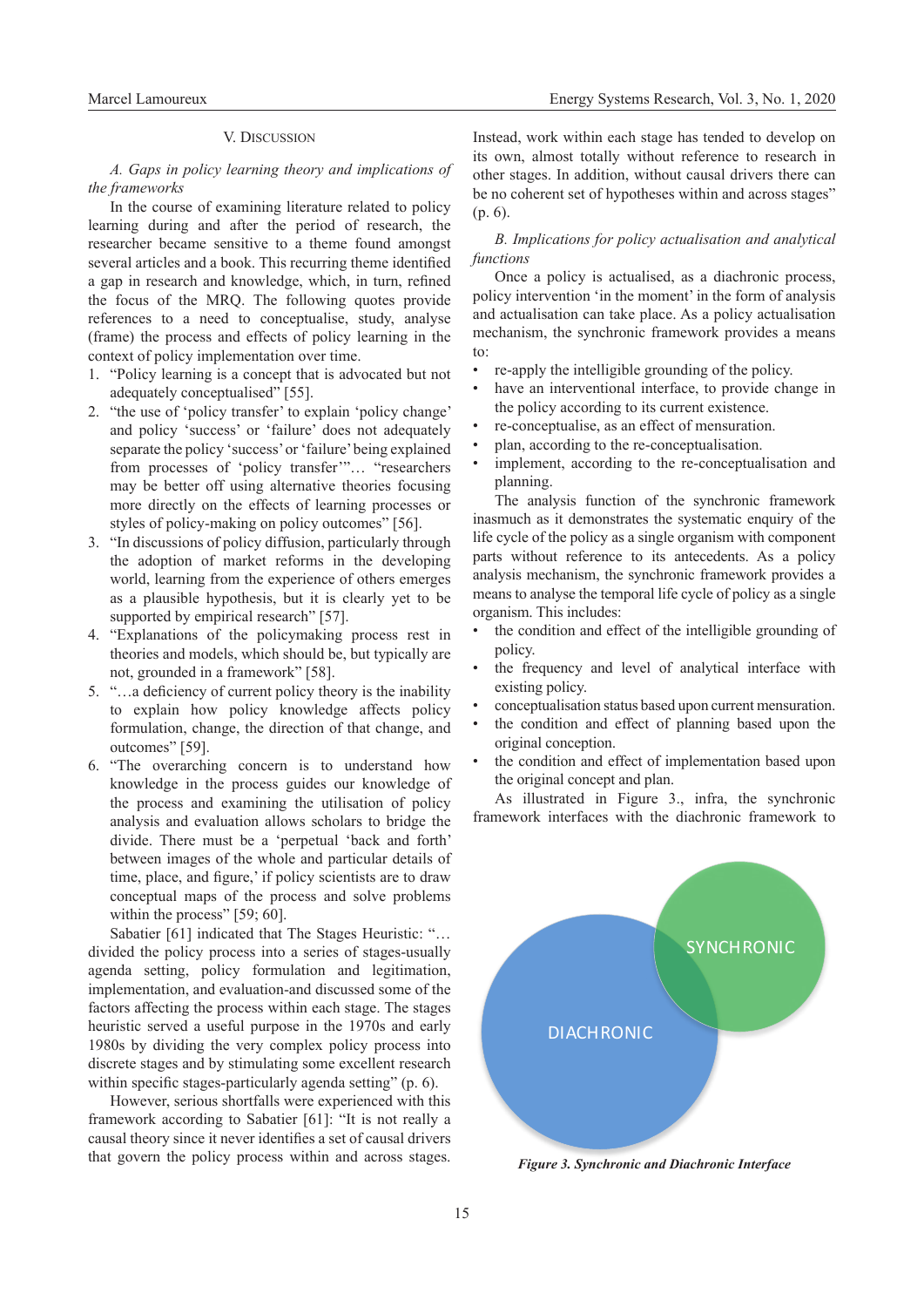provide actualisation and analysis 'in the moment'.

The diachronic framework provides a means to actualise and analyse policy 'over time'. The actualisation function of the diachronic framework demonstrates the actualisation of components 'over time'. Each level assumes the previous actualised moment. As a policy learning actualisation mechanism, the diachronic framework provides a means to actualise policy 'over time', in the sense that the original noumenon and phenomenon are immutable, as they exist in the past. As the diachronic framework moments become actualised, the policy outcome becomes independent of the original concept. The diachronic policy outcome becomes existential 'over time', and only becomes cognitively regrounded when interfaced with the synchronic framework.

The diachronic framework demonstrates the systematic enquiry of the life cycle of the policy as a group of causally related moments. The diachronic framework is a mechanism to analyse the origin and evolution of the policy life cycle. The synchronic framework is dependent on the existence of the diachronic framework inasmuch as the synchronic framework becomes actualised when interfaced with an existing policy which was developed 'over time'.

#### *C. Implications for policy theory and analysis*

The effective importance of the synchronic and diachronic frameworks begins with the composition and integrity of the intelligible grounding of the policy phenomenon. The noumenon, as the intelligible grounding of policy, should dictate the perceptible moments of policy.

Policy theory was defined as "the total of causal and other assumptions underlying a policy" [62]. Additionally, the quality of a policy theory was posited, with assessable categories such as limitations, structure, and the means of evaluation [62]. These assumptions have led Hoogerwerf [62] to conclude that although there was an abundance of knowledge gained about the effects on policy "there has, however, been little research into the factors that determine the structure and the quality of policy theories. The determinates of the structure and the quality of policy theories may be found in:

- (a) the political subculture
- (b) the role of the person
- (c) the nature of the political process
- (d) the policy field; and
- (e) the influence of new information" [62]

This statement, supra, and the previous assumptions about the phenomenon and quality of policy, make a vague intimation to the existence of policy intelligible grounding, and perceptible stratal moments, without coming to the full realisation of their conceptual existence, distinctions and relationship. This type of analytical vaguery is also found in literature regarding policy analysis [63]. Although perhaps strictly useful for existential cognition, public policy analysis was defined as "determining which of various alternative public or governmental

policies will most achieve a given set of goals in light of the relations between the policies and goals" [63]. The implicit assertion made by this definition is that public policy analysis is disconnected from precognition, the endogenous ethos, and the phenomenal starting points of policy. The definition by Nagel [63] implicitly asserts that policy is an exogenous phenomenon, applied to existence as a means to reach a goal. It is interesting how Nagel's [63] definition is devoid of any reference to what is, but rather to only what could be: *the policy goal*. Even the intimation that there is a 'relation' between policies and goals is an implicit assertion that policy outcomes are not independent of policy concepts, and that 'relations' is an implication of causative separations between policies and goals which in effect are integral, constituent elements of the policy noumenon which are projected into the policy phenomenon. Some of the conceptual vagaries represented by literature surrounding policy theory and analysis were a consequence of the difficulties inherent in developing theories of public policy formation [64]. Indeed, "...public policy becomes troublesome as a research focus because of inherent complexity – specifically because of the temporal nature of the process..." [64]. As evidenced by the research, the temporal nature of the policy process is synchronic and diachronic in both actualisation and analysis. Importantly, Greenberg, et al [64] stated, "...improving our understanding of policy phenomena is clearly possible, if only through advancing the conceptual sophistication of theoretical formulations". There can be an advancement of conceptual sophistication inasmuch as "the collision between theory and data, while perhaps frustrating at first, can have important benefits for both researchers and theorists [64]. The reasoning from Greenberg, et al [64] is indicative of the temporal role of induction in theory formation. The policy analysis defined by Nagel [63] can be categorised as normative, in the sense that it focused on a goal, whereas the policy analysis as described by Greenberg, et al [64] can be categorised as positive, in the sense that it focused on what is existing in space and time.

## *D. The Frameworks 'fit' and relation to pre-existing frameworks*

The frameworks are, at their essence, noetic with a noumenal projection into phenomenal experience and practical implementation. Perhaps most importantly for the understanding of the role, place and 'fit' of the frameworks is to distinguish them from existing, developed policy frameworks found in literature. The seminal article by Jenkin-Smith and Sabatier [61] identified the "textbook approach" (p. 175) also called "the Stages Heuristic" (p. 175) as the traditional policy framework model that has provided a long-term means for policy analysis. However, Jenkin-Smith and Sabatier [65] posited that the Stages Heuristic has outlived their usefulness because of apparent drawbacks. The frameworks identified in the research are not necessarily off-setting the existing and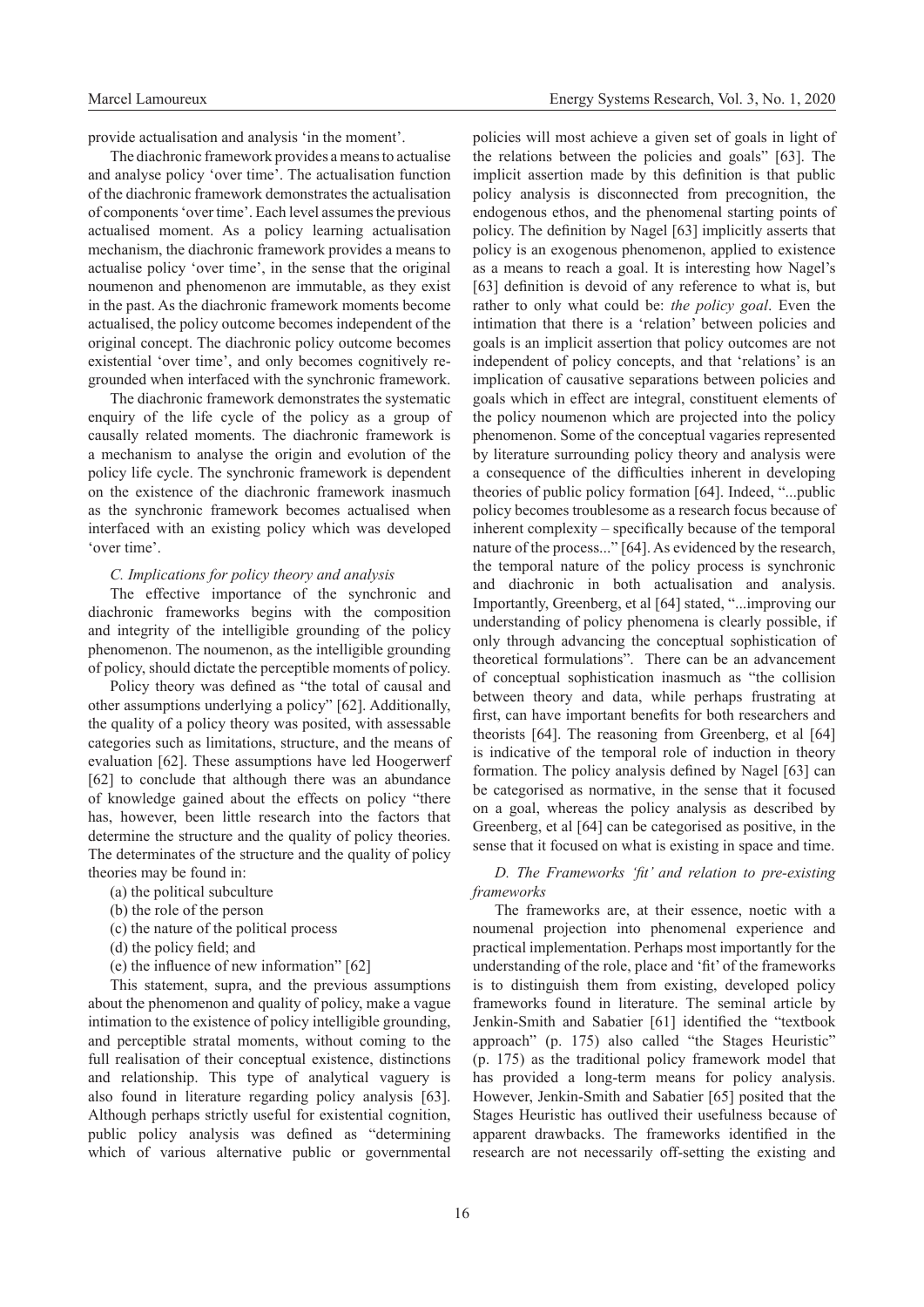| Policy Learning Frameworks                | Description                                                                |
|-------------------------------------------|----------------------------------------------------------------------------|
| Synchronic and Diachronic Frameworks      | Noetic / Cognitive                                                         |
|                                           | Phenomenal                                                                 |
|                                           | Intrinsically relational (two frameworks)                                  |
|                                           | Policy 'moments' with intrinsic causality                                  |
|                                           | Policy change in the moment and long term                                  |
|                                           | Policy learning in the moment and long term                                |
|                                           | Dynamic                                                                    |
|                                           | Holistic focus                                                             |
|                                           | Aggregate unit of analysis is abstracted conception                        |
| The Stages Heuristic Framework            | Phenomenal                                                                 |
|                                           | Breaks policy process into standard sub-processes                          |
|                                           | Lacks causality                                                            |
|                                           | Lacks relational aspect between segments                                   |
|                                           | Focus on outcomes                                                          |
|                                           | Top-down focus                                                             |
|                                           | Limited to temporal unit of analysis                                       |
| <b>Advocacy Coalition Framework</b>       | Phenomenal                                                                 |
|                                           | Policy change over long periods                                            |
|                                           | Policy learning over shorter periods                                       |
|                                           | Focus on policy sub-systems                                                |
|                                           | Causal conceptualisations of public policies                               |
|                                           | Aggregate unit of analysis is holistic policy domain (actors)              |
| Institutional / Rational Choice Framework | Phenomenal                                                                 |
|                                           | Focus on individual institutions                                           |
|                                           | Assumptive of rationality in policy decision-making                        |
|                                           | A-posteriori analysis justification of policy process rather than a-priori |
| Comparative Framework                     | Phenomenal                                                                 |
|                                           | External in scope                                                          |
|                                           | Systematic approach by disaggregating external policy elements             |
|                                           | Aggregate unit of analysis is pre-existing policy model                    |

Table 1. Comparative view of policy frameworks.

well utilised policy frameworks, but instead provide a new, alternative, and systematic approach. This is established a-priori because all of the pre-existing frameworks are fundamentally phenomenal, without accounting for noetic and causal moments in the process. Table 1. below provides a comparative view of the frameworks when compared to the basic qualities and tenets of pre-existing policy frameworks. The reference to the Stages Heuristic and the Advocacy Coalition Framework draws particularly from Jenkin-Smith and Sabatier [65]. Reference to the Institutional / Rational Choice Framework is attributed to Ostrom [66] and the Comparative Approach Framework is attributed to Schneider and Ingram [67].

The authors, Jenkin-Smith and Sabatier [65] seem to begin to conceptualise the noetic aspects of policy learning and change by suggesting that "the principle glue holding a coalition together is agreement over policy core beliefs" (p. 183). Again, the authors refer to an aspect of a noetic framework without quite defining it: "…the only way to change the policy core attributes of governmental policy is through some shock originating outside the subsystem…" (p. 183). This could be interpreted as a reference to the synchronic – diachronic relationship of a policy learning framework. The depth of conceptualisation is limited at the insufficiently abstracted phenomenal level and perhaps inadequate use of words to convey meaning. An assumption based on a reading of literature can be made, therefore, that the frameworks derived from the research data are not related to pre-existing framework concepts, but they do provide a more abstracted and holistic means for policy learning and causal analysis.

# VI. CONCLUSION

## *A. Policy theory implications*

The finding of policy learning frameworks that were derived from indicators and themes in the data provides a means for a deeper understanding of actualisation and analysis of Russian liberalisation policy over time. The learning frameworks have implications for broader policy theory in the Russian context; Russian economic policy; and concepts of causation and change over time.

The frameworks hold internal and external validity inasmuch as they are derived and abstracted from intellectual and empirical data. The frameworks provide structure for international policy learning and discovery and have applicability in public and private sector policy actualisation and analysis.

The frameworks can be used to dissect and develop policy and associated theory 'over time', in the areas of policy intelligible grounding and quantification of the policy components. Policy theory is also further developed by the frameworks 'in the moment' in the sense that the clarity applied to the interface between existing policy and (re)actualisation of policy provides a means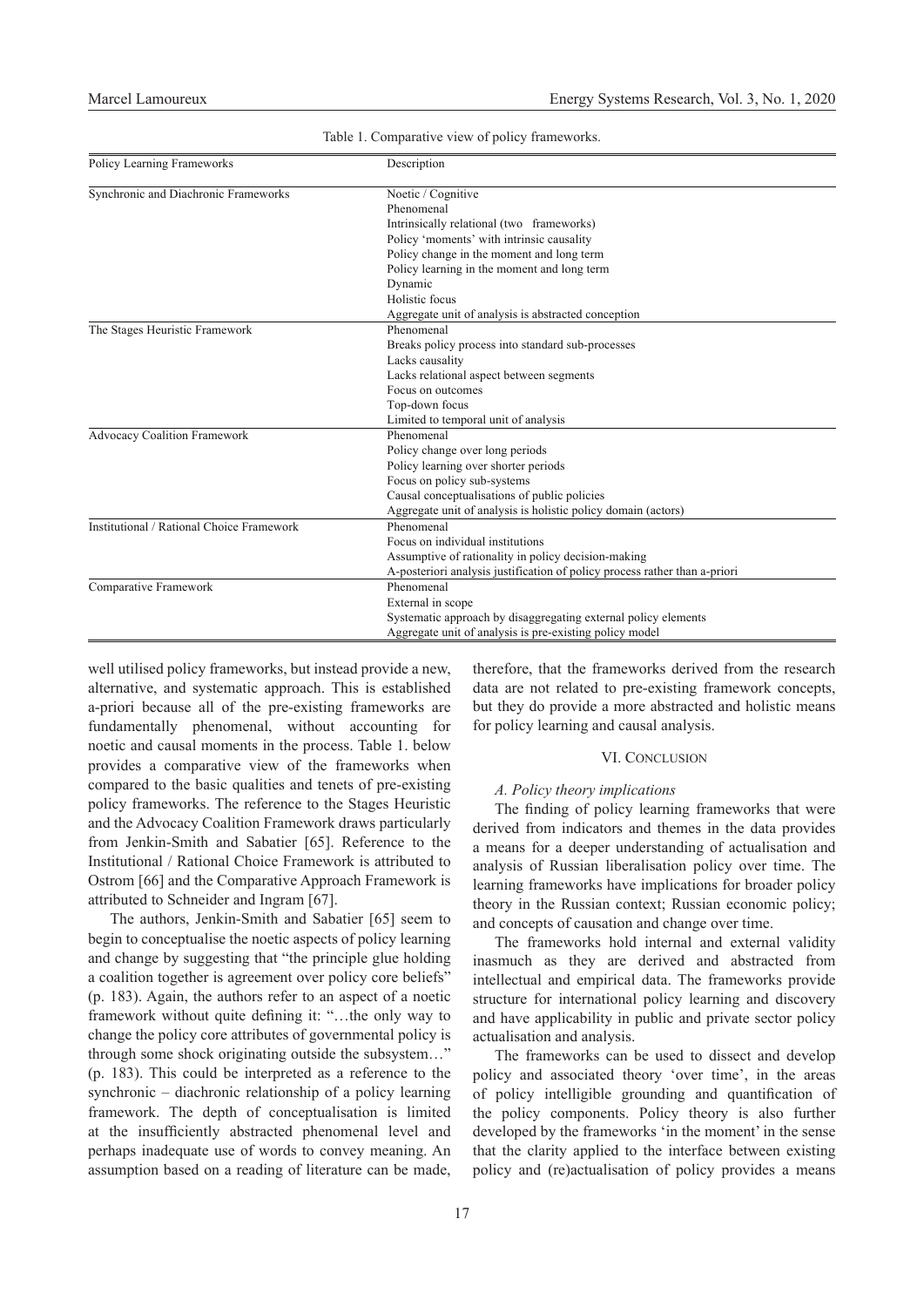to reconceptualise an immutable first concept, based on measurable, empirical evidence.

The research findings support Littlechild's [13] general assertion that there are distinctions between countries, but the basic elements of liberalisation can apply to 'learning' entities with evolving, contextualised policy and implementation.

#### *B. Recommendations for future research*

With reference to Russian power sector liberalisation with infrastructural and policy tenet integration with external entities, the following four points are recommended for future research:

- 1. The degree and effects of internal 'coercive isomorphism' should be studied with the aim of examining the potential proportionate attenuation of policy evaluation and reflexive policy learning.
- 2. The effects of broad marketisation and institutional change over time on the implementation of microlevel power sector or networked industry liberalisation policy.
- 3. The dynamic relationship between adapting a metaliberalisation policy in the power sector while physically integrating the power system with other countries with distinct, mixed-market policy directions.
- 4. Counterfactual studies of the power sector: structural, operational, and investment alternatives to liberalisation policy.

With a broader, theoretical view built upon some of the empirical findings, the following two points are recommendations for new or extended theoretical research:

- 1. The constituent and unified concepts within the policy learning frameworks are all opportunities for further research. The frameworks themselves are 'theoretical' and are elements of noetic and phenomenal criteria and parameters of policy learning theory. However, starting points for further theory development can be found in the frameworks' conceptual and relational properties and their interface with reality.
- 2. The frameworks, as a matter of policy validity verification, should be utilised as a means of analysing on-going Russian power sector liberalisation and other, international policy learning processes. Because of the nature of policy learning and change, it is possible that, given a longer period of time and additional resources, the components of the frameworks can change, and relational properties reassessed, along with a redefinition of policy learning and learning moments over time.

Despite the fact that power sector liberalisation policy experiences such as Britain's were frequently touted as international models to be emulated, the Russian experience with liberalisation policy change and direction of change, inclusive of causation, motivation, policy creation, policy learning, and implementation, indicated that although valuable, prominent international models cannot be wholly, successfully transplanted without being integrated with the political, legal and industrial realities of the learning entity. This finding, and its policy learning theoretical underpinnings, led to an identification of internally and externally valid, intelligible policy learning frameworks for the analysis and actualisation of public policy.

# **REFERENCES**

- [1] L.S. Belyaev, *Electricity Market Reforms, Economics and Policy Challenges*. Springer: New York. 2011.
- [2] S. Palamarchuk, and N. Voropai, "Status and Development of the Russian Electricity Market". *IEEE General Meeting.* Paper #09GM1410. Alberta, Canada: 2009.
- [3] S. Palamarchuk, and N. Voropai, "Russia's Power Industry restructuring: Current State and Problems". [unpublished] Irkutsk, Russia: Energy Systems Institute. 2003.
- [4] B. Arnot, *Controlling Soviet Labour: Experimental Change from Brezhnev to Gorbachev*. New York: M.E. Sharpe, Inc. 1988.
- [5] J. Surrey, ed. *The British Electricity Experiment, Privatisation: The Record, the Issues, the Lessons.*  London: Earthscan Publications, Ltd. 1996.
- [6] Organisation for Economic Co-Operation and Development (OECD) (2002a) OECD Economic Surveys 2001-2002 Russian Federation. Paris, France: OECD Publications.
- [7] G. Aslanyan, et al., "Monitoring the Sustainability of Russia's Energy Development". *Natural Resources Forum.* Vol. 29. 2005.
- [8] B. Black, and A. Tarassova, *"Institutional Reform in Transition: A Case Study of Russia".* Working Paper No. 237. Stanford: Stanford Law School.
- [9] R. W. Bacon, J. Besant Jones, "Global Electric Power Reform, Privatisation and Liberalisation of the Electric Power Industry in Developing Countries". Energy and Mining Sector Board Discussion Paper Series: The World Bank Group. 2002.
- [10] R. Pittman, "Restructuring the Russian Electricity Sector: Re-creating California?" *Energy Policy*. Vol. 35. pp. 1872-1883. 2007.
- [11] R. Eising, "Policy Learning in Embedded Negotiations: Explaining EU Electricity Liberalisation." *International Organisation*. Vol. 56, pp. 85-120. 2002.
- [12] L. H. Pederson, "Transfer and Transformation in Processes of Europeanisation." *European Journal of Political Research*. Vol. 45, pp. 985 – 1021. 2006.
- [13] S. C. Littlechild, Privatisation, Competition and Regulation in the British Electricity Industry, with Implications for Developing Countries. Joint UNDP. World Bank Energy Sector Management Assistance Programme (ESMAP): Washington, D.C. p. 4. 2000.
- [14] T. Hori, T. "Creating the Wholesale Market for Electricity in Japan: What should Japan Learn from Major Markets in the United States and Europe?" *Centre for Energy and Environmental Policy Research*: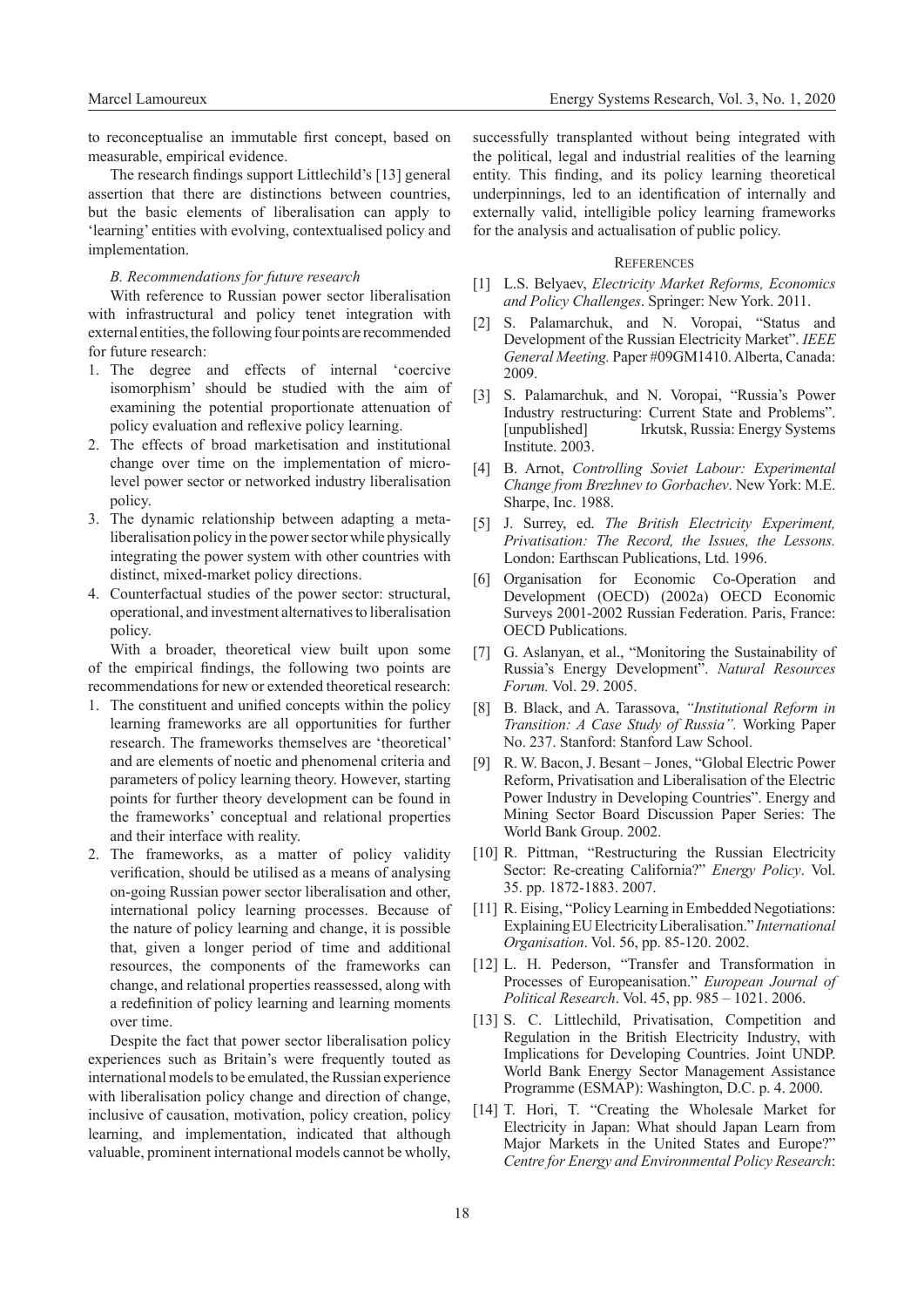MIT. 2001.

- [15] S. C. Littlechild, *Electricity: Regulatory Developments Around the World*. London: IEA/LBS. 2001.
- [16] N. I. Voropai, and Y. N. Kucherov, "Russia and the EU Electricity Directive." *IEEE Power Engineering Review*. (4). 2000.
- [17] Energy Charter Secretariat (ECS). Conclusions Adopted by the Energy Charter Conference on 10th December 2003 with Respect to the Energy Charter Country Reports on Investment Climate and Market Structures in the Energy Sectors of the Russian Federation and the Slovak Republic. Brussels, Belgium: ECT. 2003.
- [18] Europa, 2004a. Energy Charter. [online]. Europa European Commission – Energy. Available from: http://europa.eu.int/scadplus/leg/en/lvb/127027.htm  $[Accessed 1 Jan. 2004]$  p. 2.
- [19] R. Green, "Markets for Electricity in Europe." *Oxford Review of Economic Policy*. Vol. 17 (3). 2001.
- [20] CIS Electric Power Council. Current Status and Development of CIS Countries' Power Sectors. Submitted for the Energy Charter Seminar "Liberalizing Trade and Investment in the Eurasian Power Sector", 3 October 2002, Brussels. 2002.
- [21] Asia-Pacific Economic Cooperation (APEC). Electricity Reform in APEC Economies –The Way Ahead. Peter Smiles and Associates, Resource Law International, APEC Energy Working Group. 2003.
- [22] K. Vlahos, et al. "An Integrative Modelling Approach for Understanding Competitive Electricity Markets." *The Journal of the Operational Research Society*. Vol. 49. (3). 1998.
- [23] M. E. Beesley, *Privatisation, Regulation and Deregulation*. London: Routledge. 1997.
- [24] Organisation for Economic Co-Operation and Development (OECD). Regulatory Reform in Gas and Electricity and the Professions. OECD Publications, Paris, France. 2002.
- [25] S. C. Littlechild, "Competition and Regulation in the U.K. Electricity Industry (With a Brief Look at California)." *Journal of Applied Corporate Finance*. Vol. 13. (4). 2001.
- [26] D. Newbery, *Regulating Electricity to Ensure Efficient Competition*. Cambridge: Department of Applied Economics. 2001.
- [27] F. P. Sioshansi, "Sobering Realities of Liberalizing Electricity Markets." *International Association for Energy Economics Newsletter*. Third Quarter. 2002.
- [28] X. Yi-Chong, "The Myth of the Single Solution: Electricity Reforms and the World Bank." *Energy*. Vol. 31, pp. 802-814. 2006.
- [29] International Energy Agency (IEA) *Russian Electricity Reform, Emerging Challenges and Opportunities*. Paris, France: OECD. 2005.
- [30] N. Ivashchenko, and L. Savchenko, "Restructuring the Russian Economy: Problems and Tendencies." *Centre for Economic Reform and Transformation,* Dept. of Economics, Heriot-Watt University, Edinburgh.
- [31] A. Belyi, et al. "Challenges to Russia's Post-RAO UES Energy Paradigm: a Window of Opportunity for Sustainable Market Development." *Journal of World Energy Law and Business.* Vol. 4. (2). 2011.
- [32] O. Oksanen, et al., "Electricity Markets in Russia, the US and Europe." *Proceeding from: 2009 6th International Conference on the European Energy Market EEM 2009*.
- [33] V. Maslennikov, *Professor Victor Maslennikov, Director of the 'Extreme Temperatures' Institute of the Russian Academy of Sciences in Moscow*. Email interview. 2010.
- [34] A. Abalmasov, and D. Kolodin, "Market Power and Power Markets: Structural Problems of [the] Russian Wholesale Electricity Market." *Economics Education and Research Consortium*. Russia and CIS. 2002.
- [35] S. Kurronen, Russian Electricity Sector Reform and Prospects. Bank of Finland, BOFIT: Institute for Economies in Transition. 2006.
- [36] K. Eisenhardt, "Building Theories from Case Study Research." *Academy of Management. The Academy of Management Review;* 14, (4). 1989.
- [37] J. Gerring, J. *Case Study Research, Principles and Practices*. Cambridge: Cambridge University Press. 2007.
- [38] M. A. Lamoureux, "Economic Convergence Points of Russian, CIS and Asian Power Markets." *Montreal: Paper published at the Power Engineering Society General Meeting, IEEE.* 2006.
- [39] C. Marshall, and G. Rossman, *Designing qualitative research*, Thousand Oaks: Sage. 1999.
- [40] M. Miles, and A. Huberman, *Qualitative Data Analysis*: *an expanded sourcebook*, Thousand Oaks: Sage. 1994.
- [41] K. Punch, *Introduction to Social Research Quantitative and Qualitative Approaches*, London: Sage. 1998.
- [42] J. Mason, *Qualitative Researching*, London: Sage. 2002.
- [43] R. A. W. and D Marsh, "New Directions in the Study of Policy Networks." *European Journal of Political Research*, 21: 181–205. 1992.
- [44] A. Onwuegbuzie, and K. Collins, "Typology of Mixed Methods Sampling Designs in Social Science Research." *The Qualitative Report*, Vol. 12 (2), June, 2007.
- [45] M. Q. Patton, *Qualitative research and evaluation methods (2nd ed.).* Newbury Park, CA: Sage.
- [46] L. Carlsson, "Policy Networks as Collective Action." *Policy Studies Journal*. Vol. 28, (3). 2000.
- [47] K. Hanf, and F. W. Scharpf, (Eds). *Interorganisational Policymaking*. London: Sage Modern Political Studies. 1978.
- [48] P. Kenis, and V. Schneider, Policy network and policy analysis: Scrutinizing a new analytical toolbox. In B. Marin, and R. Mayntz (as.), *Policy networks, empirical evidence and theoretical considerations* (pp. 25-59). Frankfurt am Main: Campus Verlag. 1991.